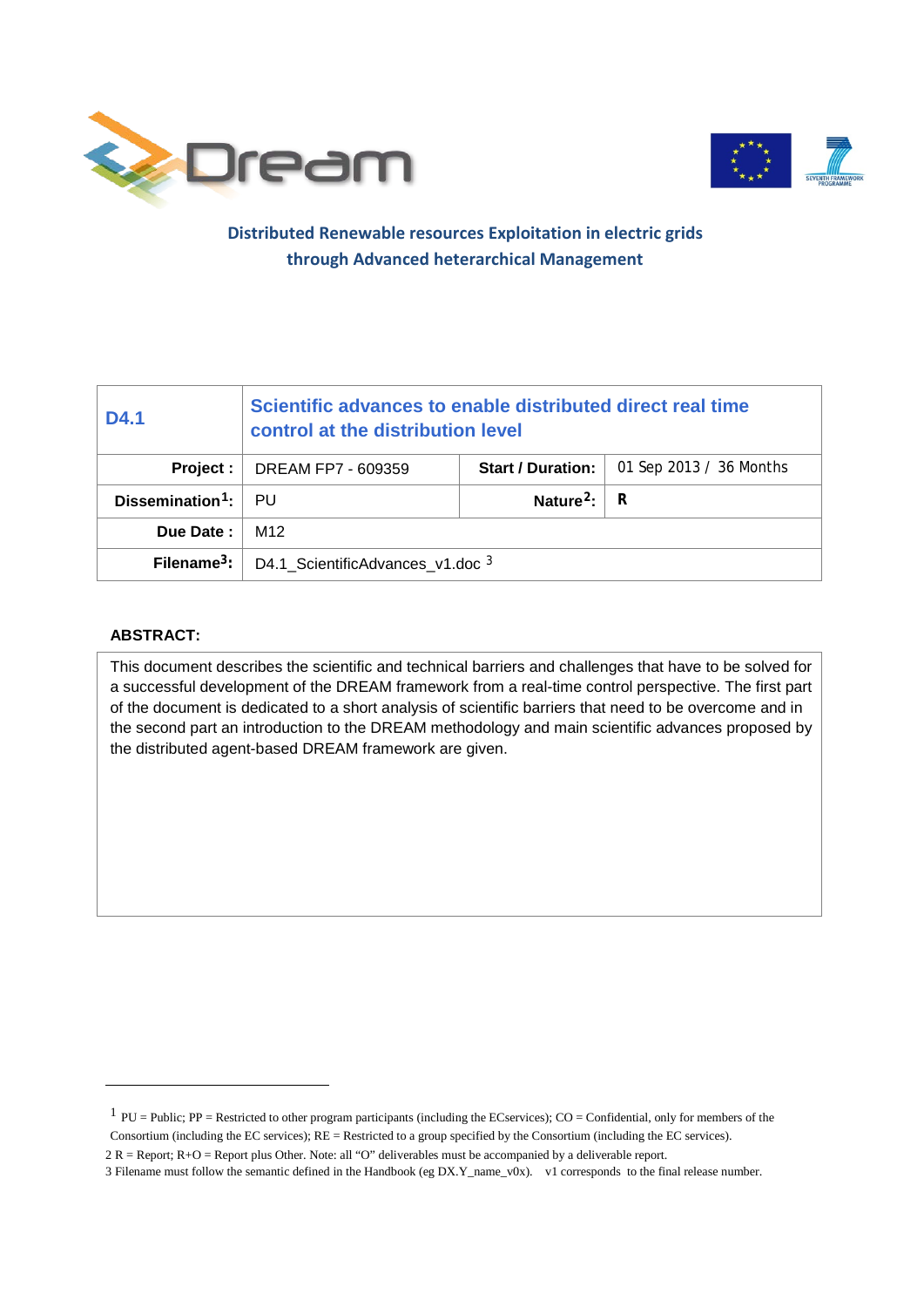| Internal report<br>Contributors <sup>4</sup> : | Name                                                           | Organisation   | Role / Title        |
|------------------------------------------------|----------------------------------------------------------------|----------------|---------------------|
| <b>Internal Report</b><br>Leader <sup>5</sup>  | <b>Elisabeth Drayer</b>                                        | Uni Kassel     |                     |
| Contributing Author(s) <sup>6</sup>            | <b>Elisabeth Drayer</b><br>Jan Hegemann<br><b>Martin Braun</b> | Uni Kassel     |                     |
|                                                | Iasonas Kouveliotis-Lysikatos<br>(esp. Section 2.2.2.1)        | <b>ICCS</b>    | WP 4 leader         |
|                                                | René Kamphuis<br>(esp. Section 2.4)                            | <b>TNO</b>     | WP 5 leader         |
| Reviewer(s) $7$                                | <b>Martin Braun</b>                                            | Uni Kassel     |                     |
|                                                | <b>Bruno Lisanti</b><br>Tayyab Abbas Shamsi                    | ActValue       | WP 10 leader        |
|                                                | Marc Lazarus                                                   | <b>ESR</b>     | WP 9 leader         |
|                                                | <b>Francisco Ramos</b>                                         | <b>Telvent</b> | WP 6 leader         |
| Final review and<br>approval by<br>Coordinator | Raphaël Caire                                                  | Grenoble INP   | Project coordinator |

#### **Document History:**

| Release | Date     | Reason for Change            | Status <sup>8</sup> | <b>Distribution</b>     |
|---------|----------|------------------------------|---------------------|-------------------------|
| 001     | 15.07.14 | <b>First Draft</b>           | Draft               | to contributing authors |
| 002     | 04.08.14 | Including of reviews         | Draft               | to all WP 4             |
| 003     | 14.08.14 | Further including of reviews | In Review           | to all WP 4             |
| 01      | 18.08.14 | Including of reviews         | In Review           | to Steering Committee   |
|         | 12.09.14 | Including of final review    | Released            | public                  |
|         |          |                              |                     |                         |
|         |          |                              |                     |                         |
|         |          |                              |                     |                         |

-

<span id="page-1-0"></span><sup>4</sup> Refer to the DREAM Management Handbook for more details on the IR Process and roles of contributors.

<span id="page-1-1"></span><sup>5</sup> Person from the lead beneficiary that is responsible for the deliverable.

<span id="page-1-2"></span><sup>6</sup> Person(s) from contributing partners for the deliverable.

<span id="page-1-3"></span> $7$  Typically person(s) with appropriate expertise to assess the deliverable quality.

<span id="page-1-4"></span><sup>8</sup> Status = "Draft"; "In Review"; "Released".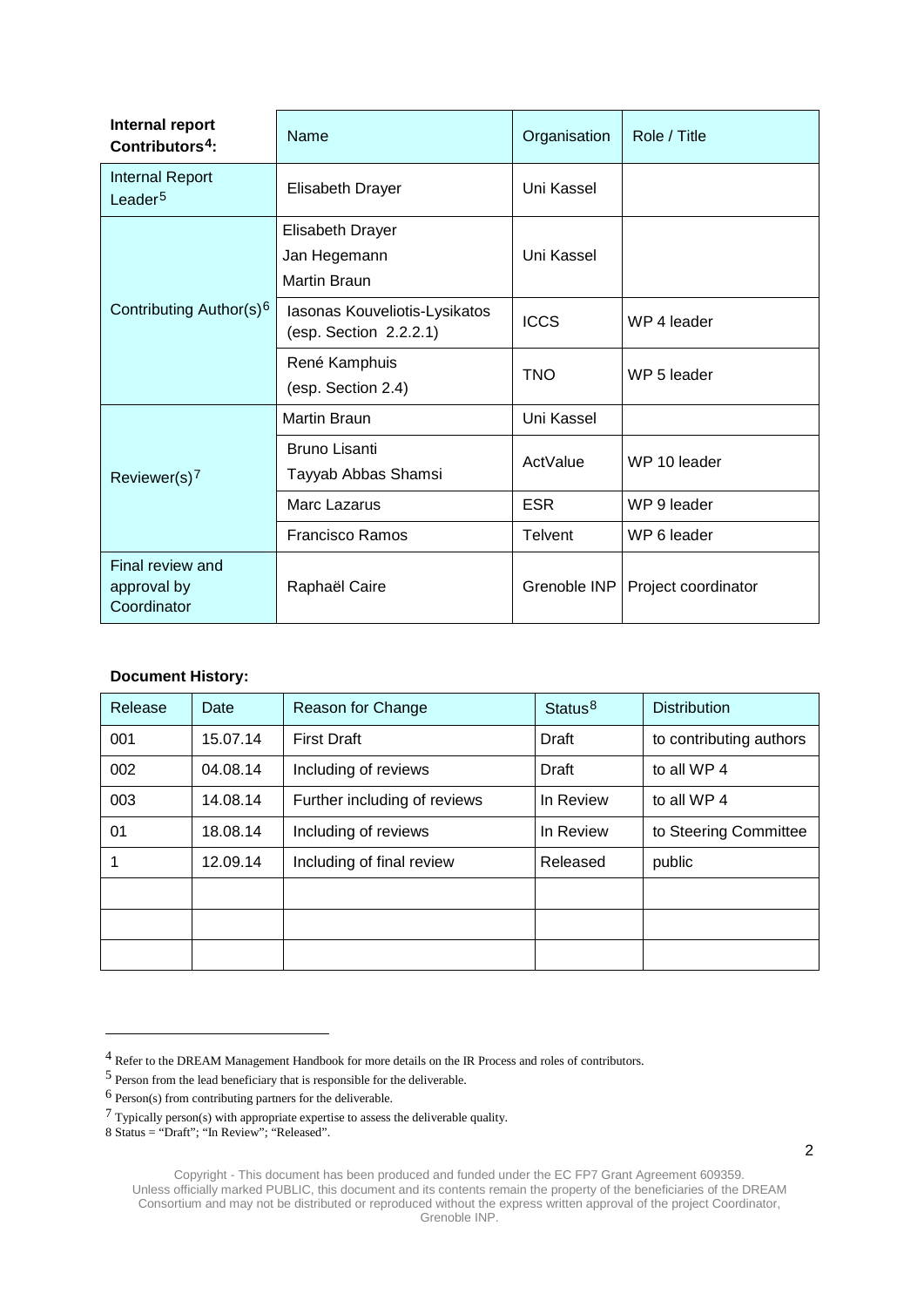# **TABLE OF CONTENTS**

| 1.1.        |  |
|-------------|--|
| 1.1.1.      |  |
| 1.1.2.      |  |
| 1.2.        |  |
| 1.2.1.      |  |
| 1.2.2.      |  |
| 1.2.2.1.    |  |
| 1.2.3.      |  |
| 1.3.        |  |
| 2.          |  |
| 2.1.        |  |
| 2.1.1.      |  |
| 2.1.2.      |  |
| 2.1.3.      |  |
| 2.1.4.      |  |
| 2.2.        |  |
| 2.2.1.      |  |
| 2.2.2.      |  |
| $2.2.2.1$ . |  |
| 2.2.2.2.    |  |
| 2.2.3.      |  |
| 2.3.        |  |
| 2.4.        |  |
|             |  |
|             |  |
|             |  |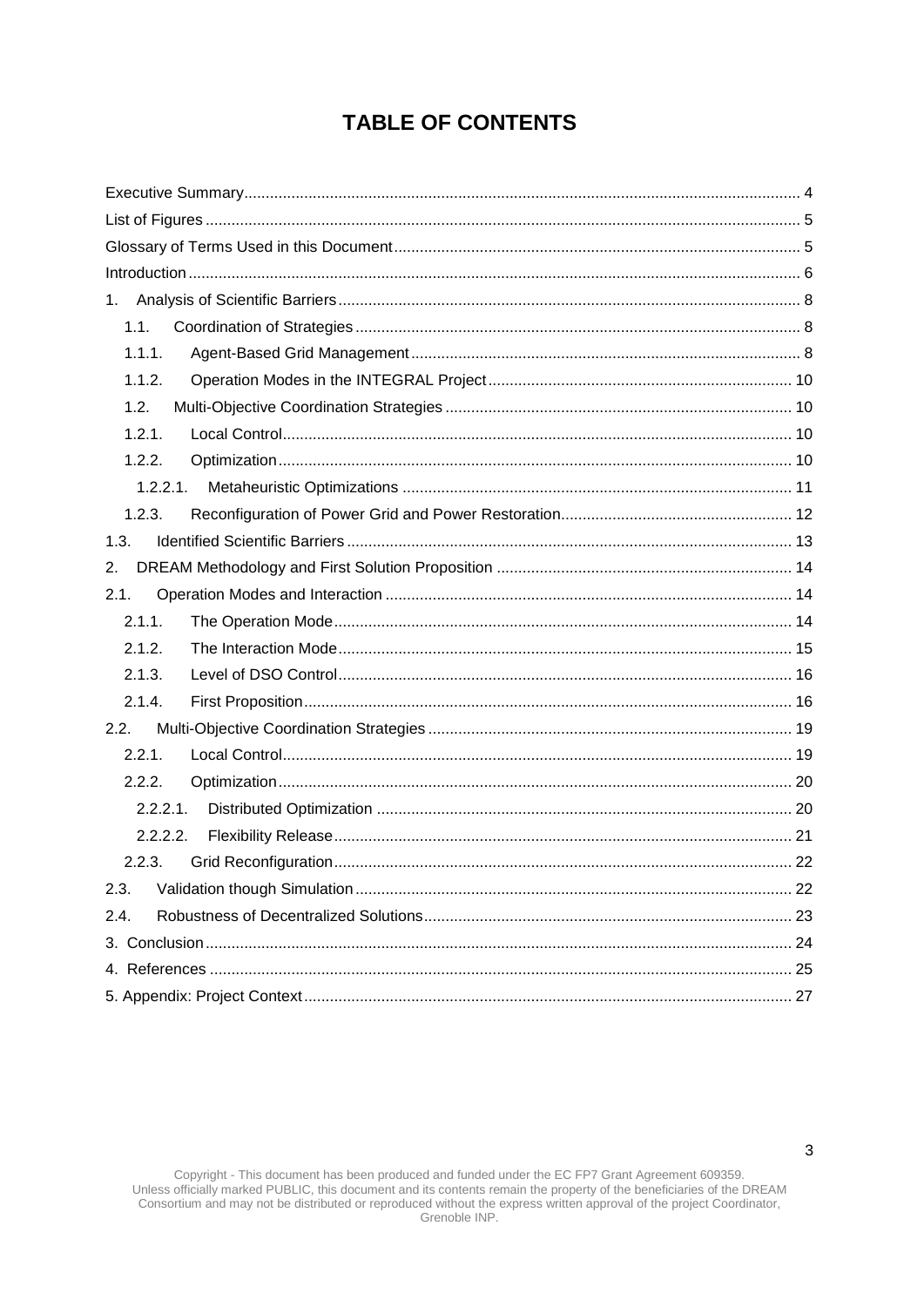# <span id="page-3-0"></span>**Executive Summary**

This document presents the scientific advances to enable distributed direct real time control at the distribution level. To do so, a brief analysis of current development is introduced, that is followed by a description of barriers that need to be overcome by the DREAM project to enable the successful distributed real time control. Here we focus mainly on this control perspective, but the mutual dependencies to the day-ahead and intraday strategies as well as the operation planning shortly before real-time cannot be underestimated.

The identified scientific barriers can be summarized as:

- Coordination of strategies in different operation mode for a distributed management system
- Appropriate strategies that fully use this distributed management system
- Levels of DSO control
- Robustness and ICT security

In this document not only the scientific barriers are presented, also the methodology and concepts to overcome these barriers are described.

The main developments will be done concerning the coordination of strategies in different operation modes as well as the development of these strategies to provide specific functionalities to the grid management framework that is dedicated to support the evolving role of DSOs all over Europe. Based on a multi-agent system, this management framework will use innovative ways like bottom-up approaches, distributed and decentralized multi-objective optimizations, dynamic federations and peerto-peer negotiations to fulfil the requirements. Furthermore, not only the development of strategies is an important issue but also the correct deployment of them as well as the analysis of interactions between distributed strategies. In a given situation, which method can and should be used to achieve a desired result, and how can these methods benefit the most from the agent-based and distributed system they are part of? This will also include a dynamic hierarchy and changing communication and interaction paths depending on the needs of the grid.

However, the distributed multi-agent system bears the risk of leading to inconsistent and oscillating situations, as different parts of the grid can be in different modes and counteracting methods could be performed by neighboring agents. So not only the operation mode must be considered but also the interaction mode, and control mechanisms must be incorporated.

While the aim of DREAM should be a fully automated system, methods must be provided to allow the DSO at any time to take over manual control over the whole system or on parts of it. Apart from these very specific issues several important questions need to be answered when developing such an operating framework, mainly concerning the robustness of decentralized solutions and their security against cyber-attacks.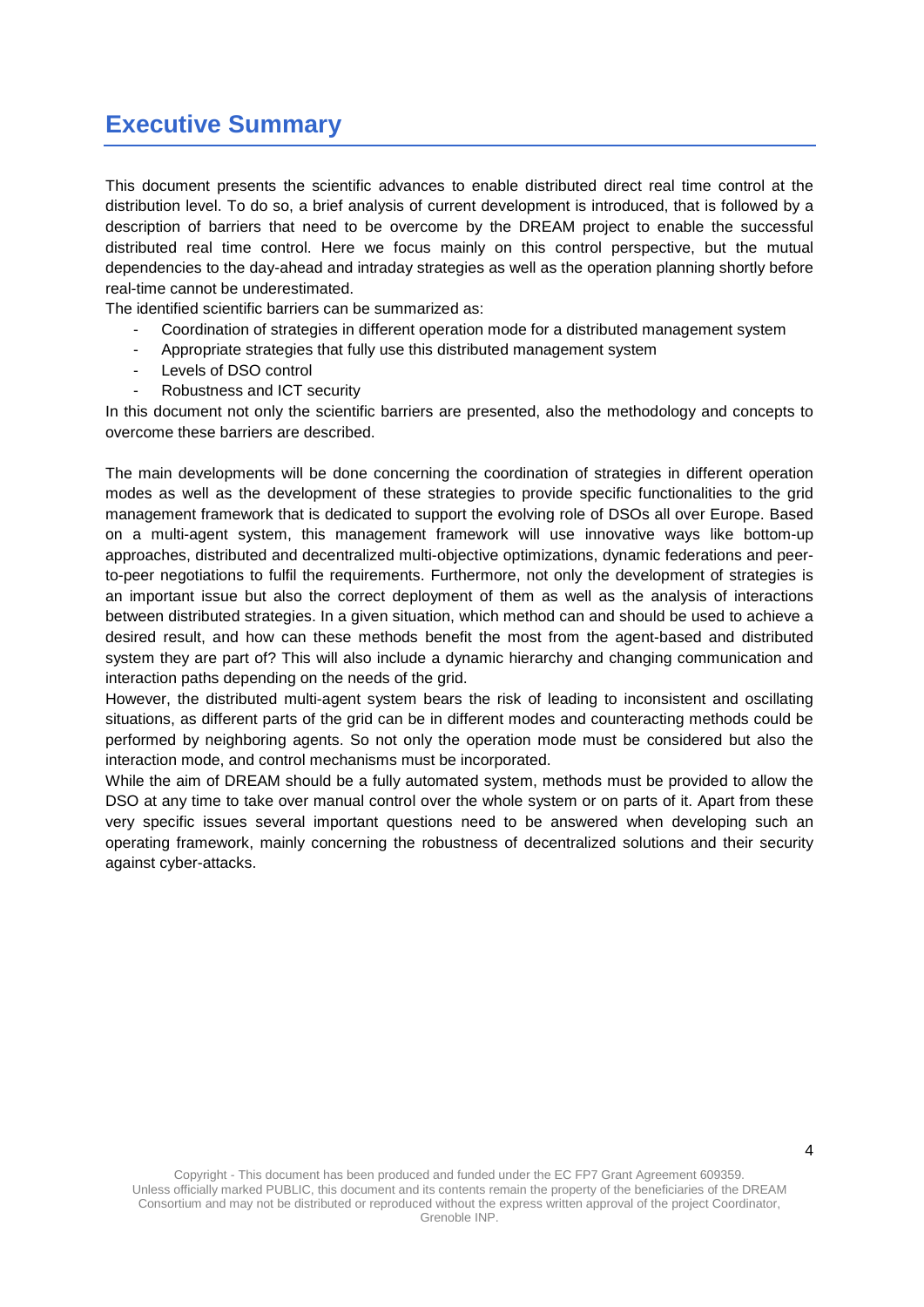# <span id="page-4-0"></span>**List of Figures**

| Figure 2 Organization structure of a multi-agent system for power systems [Amin2001]        |  |
|---------------------------------------------------------------------------------------------|--|
| Figure 3 Grid Agent proposed by the Model City Mannheim project [Khattabi2011] 9            |  |
| Figure 4 Schema of the agent-based voltage control developed in [Diehl2013] 12              |  |
|                                                                                             |  |
|                                                                                             |  |
|                                                                                             |  |
|                                                                                             |  |
|                                                                                             |  |
|                                                                                             |  |
| Figure 11 Distributed agent-based optimization of an distribution network with increased DG |  |
|                                                                                             |  |

# <span id="page-4-1"></span>**Glossary of Terms Used in this Document**

For a full glossary of terms and how they are used within the DREAM project, see the publication D5.1 "DREAM Reference Object Model and Dictionary" [DREAM-D5.1]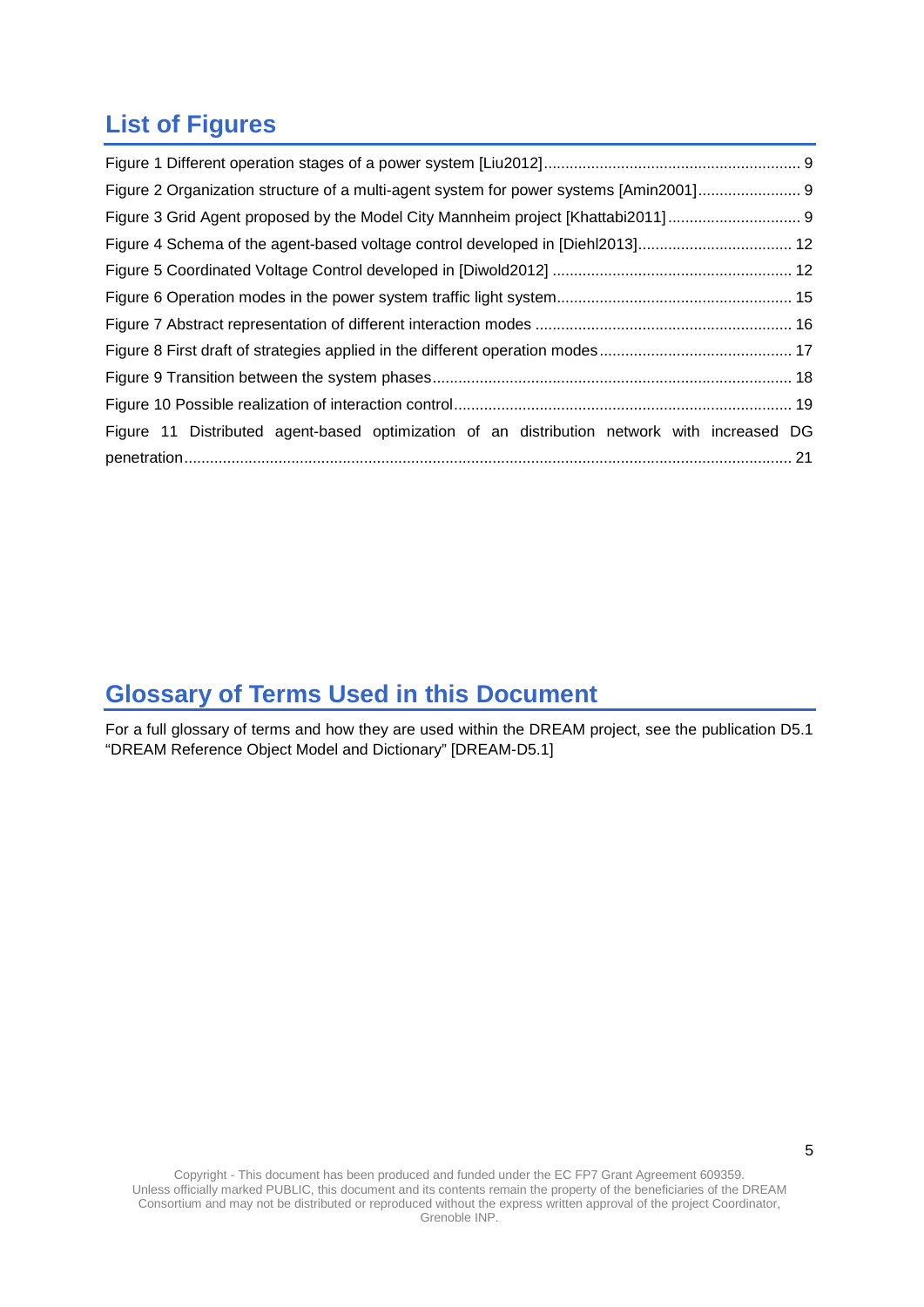## <span id="page-5-0"></span>**Introduction**

One aim of the DREAM-project is the development of the real-time operation strategies for the DREAM management framework to support the evolving roles of the DSOs. This means, based on a certain prevailing situation in the grid, which is represented to the decision-making unit by measurement data, the management framework takes specific actions to change this situation and avoid a contingency and therefore enforces the robustness of the grid. The scope of such situations ranges from a local voltage violation in the far end of a LV feeder due to distributed energy generation to the region-wide re-establishing of the MV grid after a fault. Based on a multi-agent system, this management framework will use innovative ways like bottom-up approaches, distributed and decentralized multiobjective optimizations, dynamic federations and peer-to-peer negotiation to fulfil the requirements. Indeed, decentralization of intelligence can be seen as another strategy of coding advanced distribution automation functions but, can be seen as well as an opportunity to manage distributed resources as much and as locally as possible, and enable their active participations to unbundled and open energy and ancillary services markets.

Furthermore, not only the development of strategies is an important issue, but also the correct deployment of them. In a given situation, which method can and should be used to achieve a desired result, and how can these methods benefit the most from the agent-based and distributed system they are part of?

These are the two main questions from a real-time perspective that need to be answered, the main barriers that need to be overcome for a successful implementation for the DREAM framework. They arise also for day-ahead and intra-day operation planning. But in these cases there is still time to validate and correct the solutions until they physically came to pass. However, for real time, possible interferences between the strategies of different distributed agents could lead to catastrophic grid situations. This has to be anticipated and treated in advance.

The research area "Smart Grids" with all its neighboring branches of research is very dynamic and fast evolving. Everywhere in the world scientist from universities, research centers or industries are working hard to find new ways for organizing and rationalizing our energy generation, transportation, distribution and consumption. Projects that unite several partners from different European countries, with different backgrounds and funded by the European Commission have been at the forefront of this development. [EuropeanComission2014] While certainly not being an exhaustive list, the following projects should be mentioned as there results have been highly inspiring for the DREAM project: FENIX (**F**lexible **E**lectricity **N**etworks to **I**ntegrate the e**X**pected Energy Evolution), CRISP (distributed intelligence in **Cr**itical **I**nfrastructures for **S**ustainable **P**ower) and INTEGRAL (Integrated ICT-platform based Distributed Control in Electricity Grids)

FENIX was launched in 2005 with 4 year runtime and was built of a consortium of 20 partners from 8 European countries. The main result of the FENIX project was the development of the concept of Virtual Power Plants (VPPs), and their technical, commercial and regulatory investigation. [Corera2009]

The objective of CRISP was to investigate how "the latest advances in distributed intelligence by information and communication technologies (ICT) can be exploited in novel ways for cost-effective, fine-grained and reliable monitoring, management and control of power networks that have high degrees of distributed generation penetration." It took place from 2002 to 2006 and united 6 partners. [Akkermans2006]

The third of the aforementioned projects, INTEGRAL, can be considered the spiritual predecessor of DREAM. Its main goals were to show "the practical validity of Smart Grid ICT solutions by three field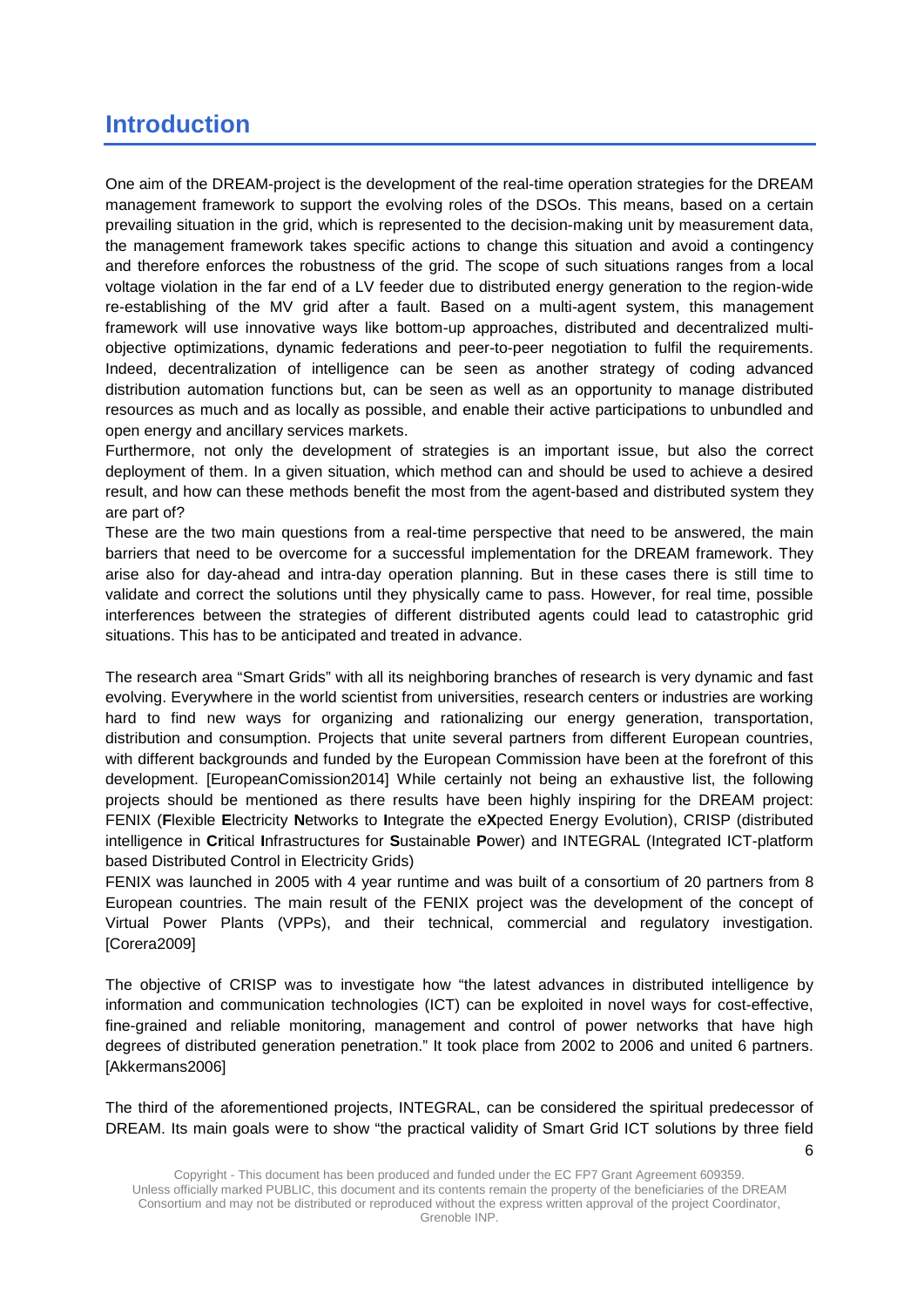demonstration [...] that together cover the full range of operating conditions: normal, critical and emergency conditions." [Integral-FinalBrochure2011] More details on the main ideas of INTEGRAL and how they relate to the current DREAM project will be given in Section [1.1.2.](#page-9-0)

The following deliverable will be structured as follows: Chapter 1 gives a short overview of recent developments on relevant topics concerning the functionalities of the DREAM framework and an analysis of the mayor barriers that need to be overcome. In the second chapter the methodologies for the proposed DREAM developments are described as well as an introduction to solutions proposed by DREAM to overcome this barrier.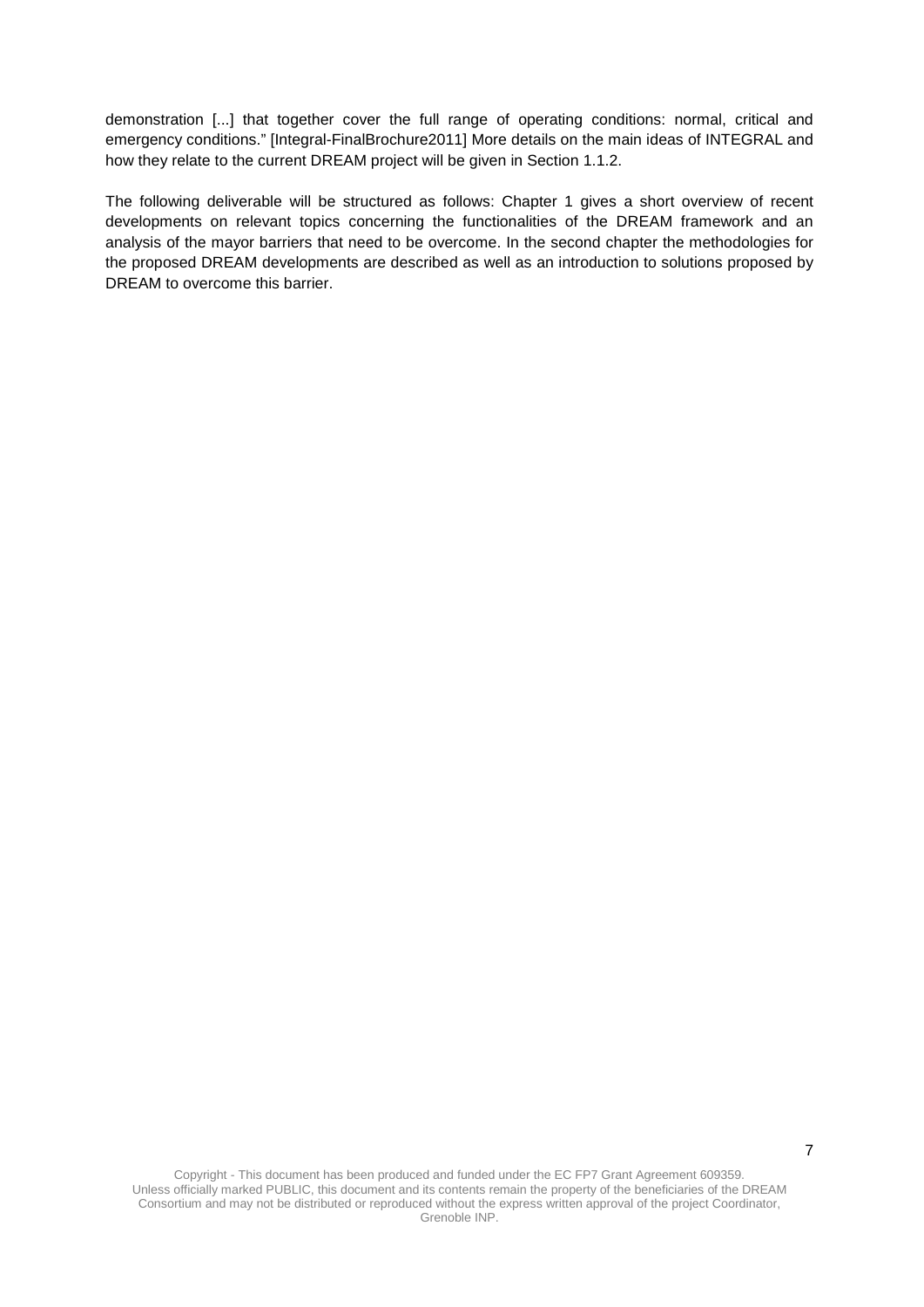# <span id="page-7-0"></span>**1. Analysis of Scientific Barriers**

The following chapter identifies the main scientific barriers that arise from the state-of-the-art of development and innovation. The DREAM framework, a management framework to support the evolving roles of the DSO will be realized as a distributed agent-based system. The first part of this chapter takes a look on important recent developments on which the DREAM framework can be based concerning the implementation of appropriate methods and strategies as well as their deployment and coordination according to the needs in the grid. Based on that, the major scientific barriers are identified.

### <span id="page-7-1"></span>**1.1. Coordination of Strategies**

The DREAM framework will be realized as a distributed agent-based system that can evolve between distinct operation modes. So a closer look has to be taken on developments concerning agent-based grid management and the use of different operation modes to coordinate the behavior of the system.

### *1.1.1. Agent-Based Grid Management*

<span id="page-7-2"></span>According to the European technology platform "smartgrid" a "self-healing" grid is a "network with high level of decentralized preventive control and outage management combined with automated network restoration" [EuropeanComission2007]. It is the aim of the DREAM project to realize such a selfhealing control based on a multi-agent system compatible with an open market approach to enable and ease active participation of end-users and distributed energy resources. But we are not the first to consider this idea. So far as we know, the first comprehensive vision on that subject was given in [Amin2001] in the year 2001.

In [Moslehi2005], [Ghosn2010] and [Liu2012] concepts and frameworks for an agent-based selfhealing power grid are described. The ideas developed are quite similar in their general approach to the scope of the DREAM framework, but as far as we know only parts of such a comprehensive approach really have been implemented and tested in field-tests. In the second part of this document, it will be shown where else the DREAM framework will go beyond today's state-of-the-art.

The papers mentioned above share the idea of several operating states in which the grid can be, depending on the condition of the grid. Characteristic is the division into three stages (normal, critical or alert, and emergency). In [Liu2012] this idea is expanded into five operating states, see [Figure 1.](#page-8-0)

Dependent on the operating state, certain control actions are carried out. Another important aspect is the structure of the employed multi-agent system. In general it is a combination of a hierarchical and heterarchical approach, as can be seen in [Figure 2](#page-8-1) (the functionalities displayed are just an example and not a comprehensive representation).

Whilst there still exist several hierarchical layers, there is a heterarchical approach inside each level. In [Liu2012] and [Amin2001] the three layers are called response or reactive layer, the coordination layer and the organization or deliberative layer. The higher the layer, the more intelligent the agent should be, but that generally leads to higher computational demands so hard real-time can only be achieved in the lowermost layer.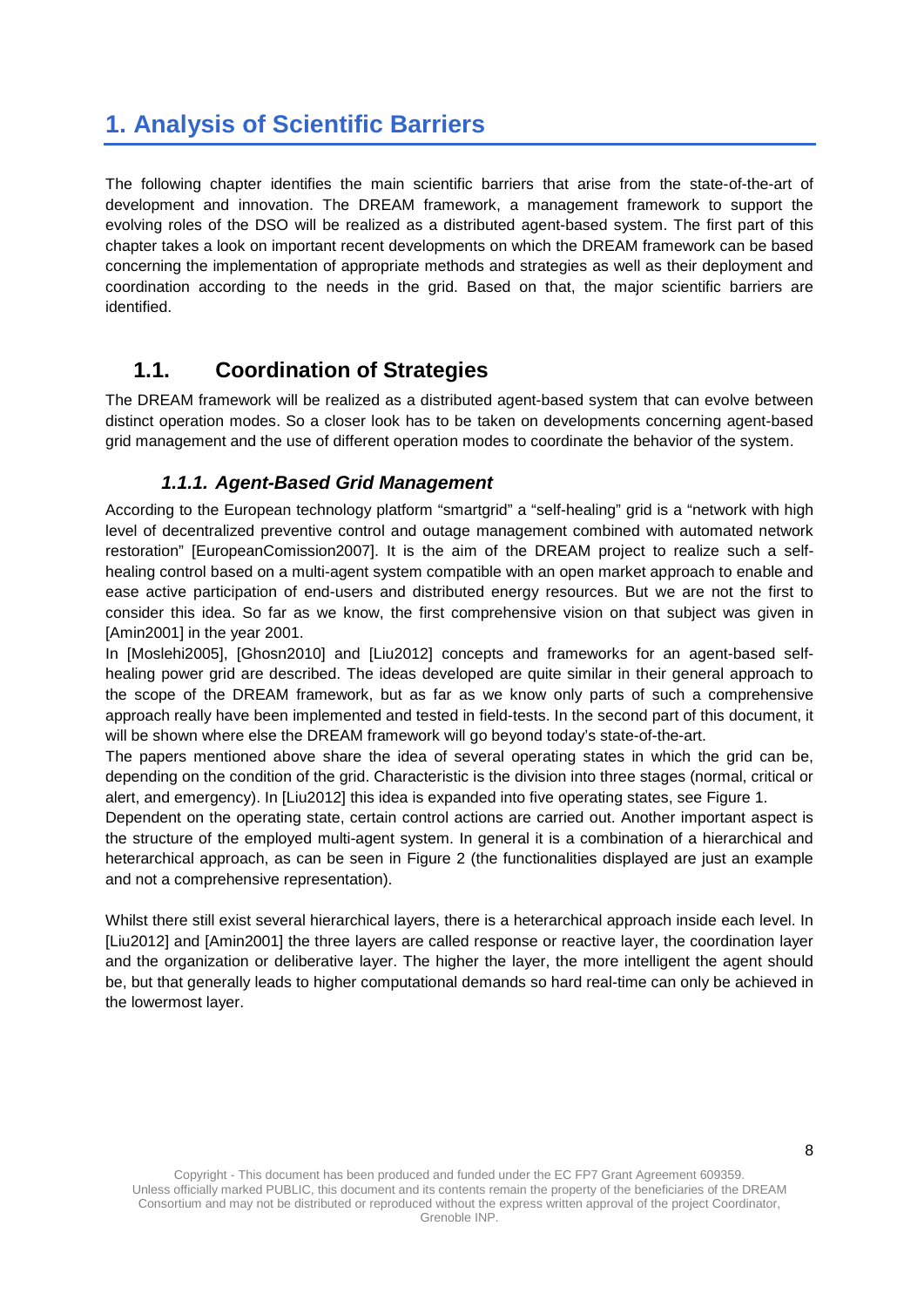

<span id="page-8-0"></span>**Figure 1 Different operation stages of a power system [Liu2012]**

<span id="page-8-1"></span>**Figure 2 Organization structure of a multiagent system for power systems [Amin2001]**

In [Liu2012] each of the framework functionalities is coupled to a software agent. The paper presents the following list of functions: data pre-processing agent, fault location agent, restoration reconfiguration agent, network topology analysis agent, operation sequence arrangement agent, power flow calculation agent, voltage and reactive power flow optimization agent, "N-1" security analysis agent, static voltage stability analysis agent, short term load forecasting agent, on-line setting calculation agent and electromagnetic loop decoupling agent. So each of the functionalities is outsourced to a dedicated agent. In the work done by M. Khattabi et al. during the E-Energy project Model City Mannheim<sup>[9](#page-8-3)</sup> a different approach was chosen [Khattabi2011]. The management functionalities where split up into just two agents, the market agent and the grid agent. In this context the market agent is responsible for the energy dispatching and the coordination of the energy market participants (similar to the PowerMatcher concept [Kok2005]) whilst the grid agent is controlling and enforcing the compliance of safety margins. As represented in [Figure 3,](#page-8-2) the grid agent takes several inputs like forecasts of generation and load and the market schedule, as well as several measurement data from the grid area he is responsible for (voltage, current, angle). With this information and by performing specific actions he tries to adjust the voltage profile limits, the power factor, etc.



<span id="page-8-2"></span>**Figure 3 Grid Agent proposed by the Model City Mannheim project [Khattabi2011]**

j

<span id="page-8-3"></span><sup>9</sup> http://www.modellstadt-mannheim.de

Copyright - This document has been produced and funded under the EC FP7 Grant Agreement 609359. Unless officially marked PUBLIC, this document and its contents remain the property of the beneficiaries of the DREAM Consortium and may not be distributed or reproduced without the express written approval of the project Coordinator, Grenoble INP.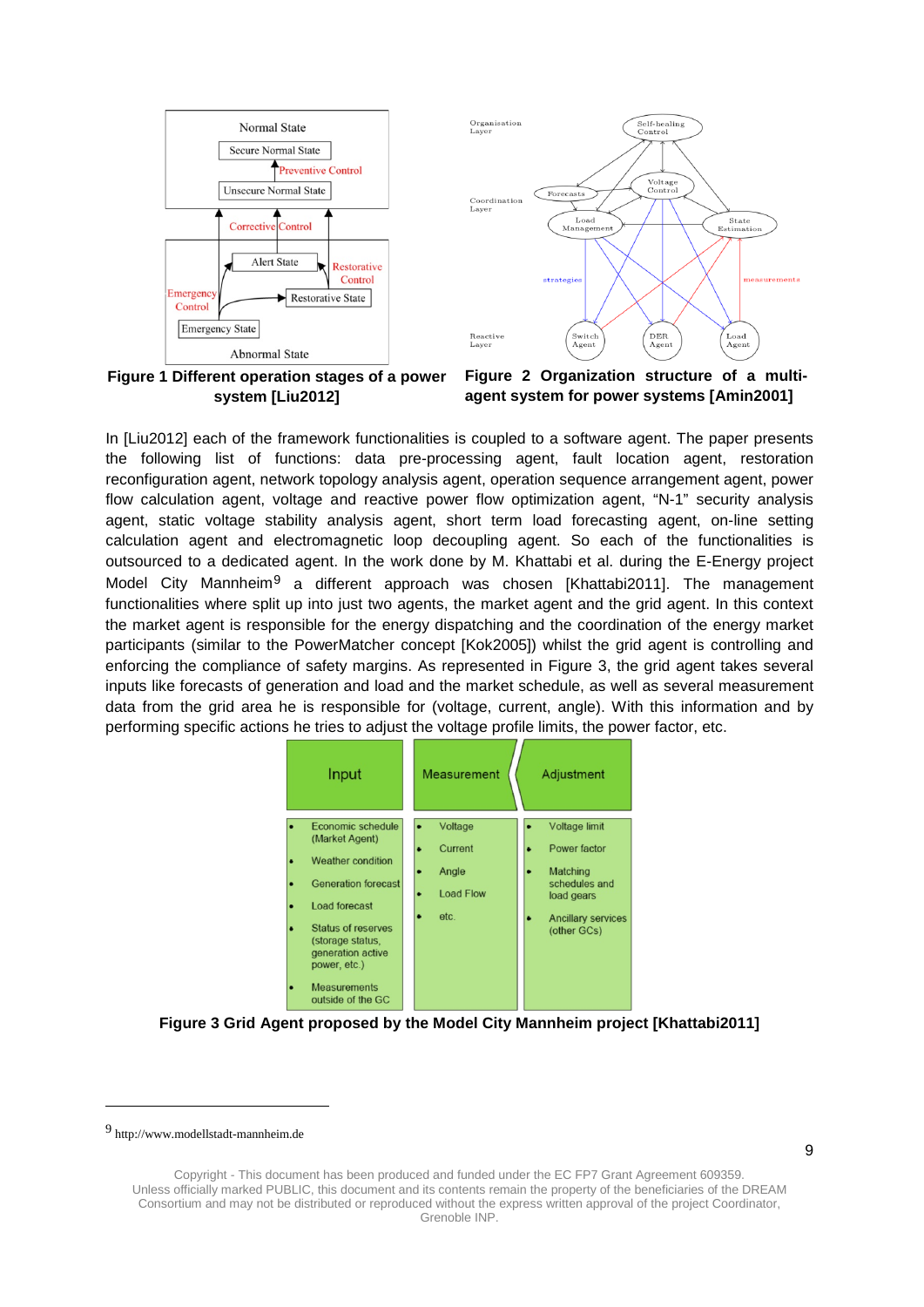### *1.1.2. Operation Modes in the INTEGRAL Project*

<span id="page-9-0"></span>For the INTEGRAL project three operation modes have been defined, the normal, the critical and the emergency one [IntegralD2.1]. These modes where mainly related to the operation of aggregations of DER and the functionalities such aggregations could provide and were realized in three distinct trial sites.

Under normal operating conditions, the DER aggregation contributed to the reduction of grid power imbalances. Functionalities provided were: long term loss reduction through reconfiguration [Enacheanu2008], intelligent load management through load shedding and load shifting, intelligent DG management through the PowerMatcher concept [Kok2005], coordinated voltage control and optimal power flow [Caire2004] [Richardot2006].

The critical operation conditions arose when upstream MV networks were stressed through overload conditions or other disturbances. In this case, the DER aggregations should show stability when gridintegrated and support the grid though load shedding, voltage and frequency control.

For the emergency case, this means when serious disturbances appeared in the MV grid, self-healing strategies have been developed, this included a fast service restoration and/or possible black start capabilities. [IntegralD2.1]

The described operation modes and the associated functionalities and strategies have been successfully tested in three distinct demo sites A, B and C for normal, critical and emergency operation mode respectively. DREAM will go further and will no longer separate the operation modes strictly from one another but will test the interaction and the transition between different operation stages.

### <span id="page-9-2"></span><span id="page-9-1"></span>**1.2. Multi-Objective Coordination Strategies**

#### *1.2.1. Local Control*

Local Control especially for PV systems is an approach that is already widely used in the German distribution grid. Up to now, and this trend will continue to last, most of the DERs in Germany like PV and CHP (Combined Heat and Power) are integrated in rural areas [vonAppen2013]. In this context voltage control is one of the most important issues, as the voltage limits are the most likely to be violated. As an answer to this, the German DSOs can choose between three local reactive power control strategies they can demand to be applied. For PV systems they are normally integrated into the inverter [SMA2012].

The simplest strategy is to demand a fixed power factor  $\cos \varphi$ , that means an automatic cogeneration of reactive power Q depending on  $\cos \varphi$ . The DSO can fix this power factor between 0.95 and 1. Another strategy is to demand a fixed  $\ddot{o}$  by means of some predefined form of time schedule or by supervisory control signal (only for medium voltage not for low voltage). Strictly speaking, this last method is no longer a local control method. The third approach is to define the reactive power provision via a characteristic. This characteristic can be dependent on the actual power output  $cos \varphi(P)$ , or on the voltage at the point of common coupling  $O(U)$ . [SMA2012]

Currently ongoing research attempts to further expand the scope of these local control methods into a coupled  $Q(U) - P(U)$  control strategy [Stetz2014].

#### *1.2.2. Optimization*

<span id="page-9-3"></span>Optimization, or more precisely constraint optimization, is the standard way to find the best set of parameters for a system while respecting a set of constraints. In the course of the scientific development, a large variety of approaches have been developed. Most of them have already been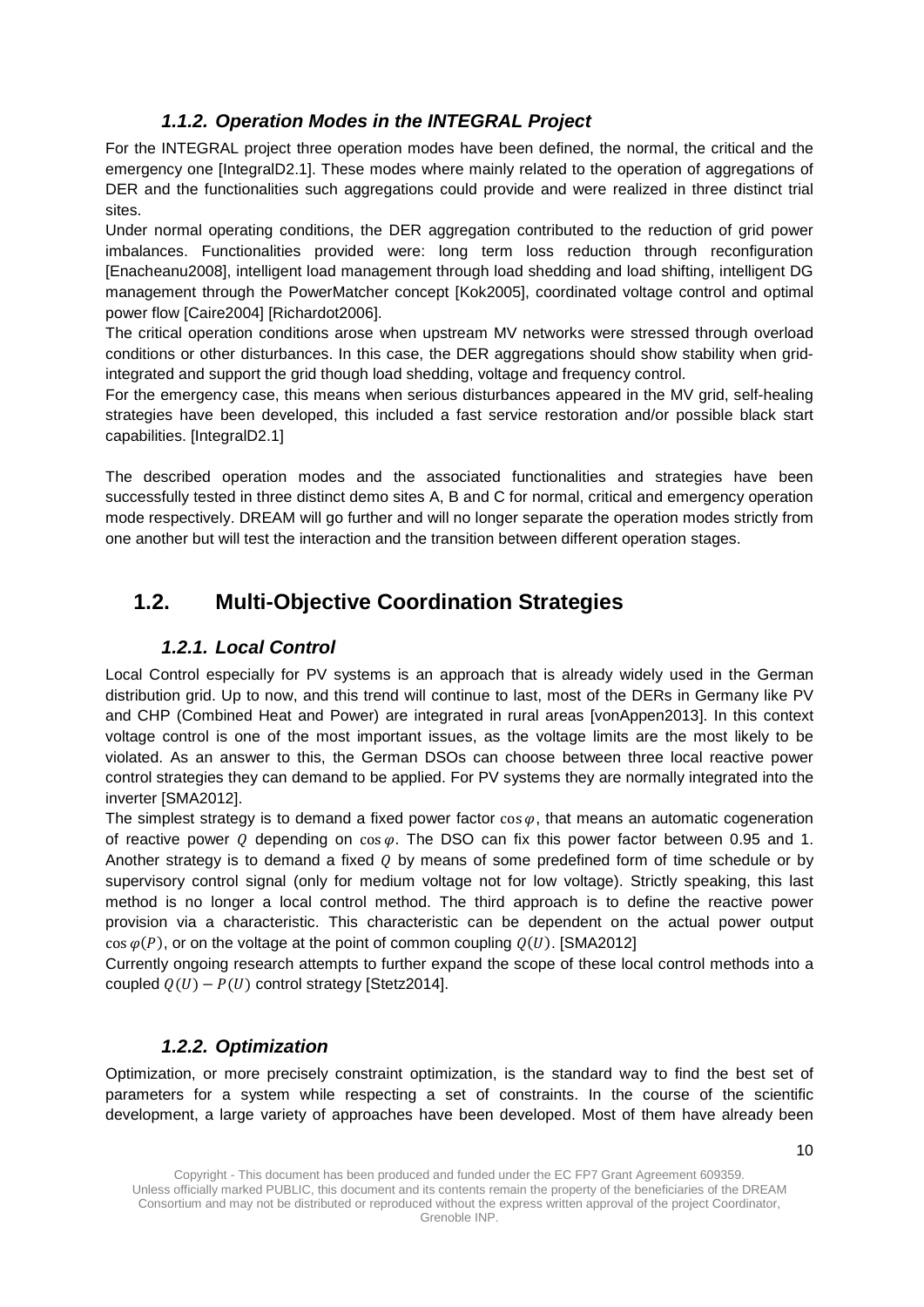used for certain tasks in the power grid, mostly for active and reactive power control. Historically, linear optimizations have been widely used already for centuries, for example in [Shoults1976] and [Mamandur1981]. Linear optimization has a lot of advantages, it is widely used and a lot of methods and efficient solvers already exist, it is fast and the system description is clear.

But in the real world, especially in the power grid, almost nothing has a linear behavior, so the systems and equations have to be approximated and this approximation is only valid for a small interval around the start point. Furthermore, only local optima inside the domain of definition are found.

For "classic" power grid optimizations, like power loss minimization etc. this limitation can mostly be eliminated through adapted problem formulation and linear optimizations lead to practical results. But when cost functions for flexibilities, which are typically not linear, seldom quadratic but mostly not even continuous, also have to be taken into account, the linear approach reaches its limits. Most advanced research in Grenoble INP are exploring with success new reformulations and convexification with some advanced method such as second cone order programing that provides to both reactive power and configuration a successful global research [Toure2013], [Toure2014].

Because the problem description and solving gets very complex and demanding in classic deterministic non-linear optimization, the general trend in recent years has been towards the deployment of metaheuristic approaches. They allow the formulation of extensive problems. But the disadvantage of such approaches is that mathematically it cannot be guaranteed that the algorithm always finds the global optimum. The following section highlights some work already done on this field.

#### 1.2.2.1. Metaheuristic Optimizations

<span id="page-10-0"></span>A comparison of different heuristic optimization methods for the voltage control in a distribution grid by the use of flexibilities provided from CHPs, heat pumps, loads and renewable resources was done by [Diehl2013] at Fraunhofer IWES. The aim of this voltage-control is to keep the voltage deviation within a certain range. To do so, agents are placed at the points of common coupling of consumers and producers as well as the substations. As represented in [Figure 4,](#page-11-1) the former generate several buy and/or sale offers for active and reactive power at every time step. Each of these offers has a certain price (positive or negative) that represents how desirable the operational state is for the particular facility. On the superior level (here on the medium voltage level), all the alternatives are collected and those configurations that minimize the objective function are identified by an optimization process. Primary aim is to keep the voltage deviation between  $\pm$  3 % of the nominal voltage, the secondary aim is the minimization of costs. For the optimization several metaheuristic optimization methods have been implemented and compared (Particle Swarm Optimization, Ant Colony Optimization, Genetic Algorithms, Simulated Annealing). It became obvious that the Particle Swarm Optimization was both the fastest and best method.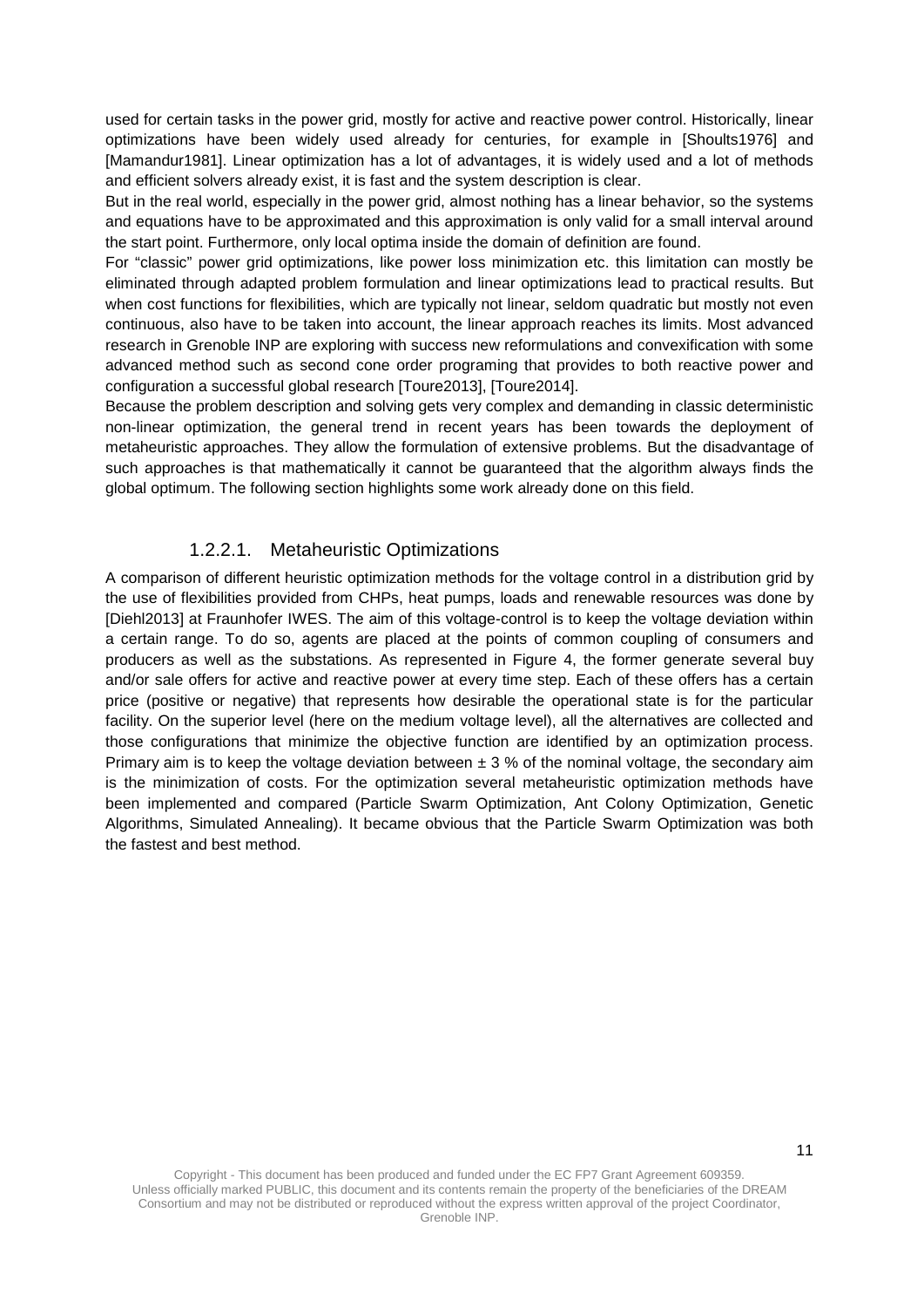

**Figure 4 Schema of the agent-based voltage control developed in [Diehl2013]**

<span id="page-11-1"></span>One more centralized approach has been also developed at Fraunhofer IWES (together with other partners) for the coordinated Voltage control in distribution network as part of the EU-Project HiPerDNO (``High Performance Computing Technologies for Smart Distribution Network Operation'') [Diwold2012]. The idea, as represented in [Figure 5,](#page-11-2) is to carry out a state estimation (DSE for Distribution State Estimation) on the basis of a limited number of measurements. These measurements are taken every 1 to 3 minutes, so a near real-time behavior is achieved. Based on this information an optimization is executed in case of a voltage violation. Parameters of the optimization are the reactive power outputs of the DER, but the approach could be extended to include the active power output and the tap position of an on load tap changer. The algorithm is based upon a Particle Swarm Optimization. It is important to note that some form of uncertainty in the measurement data was included.



**Figure 5 Coordinated Voltage Control developed in [Diwold2012]**

### <span id="page-11-2"></span>*1.2.3. Reconfiguration of Power Grid and Power Restoration*

<span id="page-11-0"></span>Automatic network reconfiguration approaches especially for the distribution grid are investigated for quite some time for the reduction of power losses and load balancing between the feeders [Baran1989]. Since the introduction of more and more automation systems into the distribution grid, simplified on-line reconfiguration methods were developed [Civanlar1988]. Approaches developed more recently are mainly based on heuristic ideas [Tuladhar2014], [Kumar2014].

But these approaches can scale badly when the size of the investigated network is increased and the overall computation time is high [Li2008].

12 In the DREAM framework the distributed intelligence of the multi-agent structure will be exploited. This will allow a reduction of complexity and therefore allow us to find reconfiguration solutions in near real time. This is especially important for a second case that uses reconfiguration methods, in the power restoration process after a permanent fault has occurred. A permanent fault mostly means that the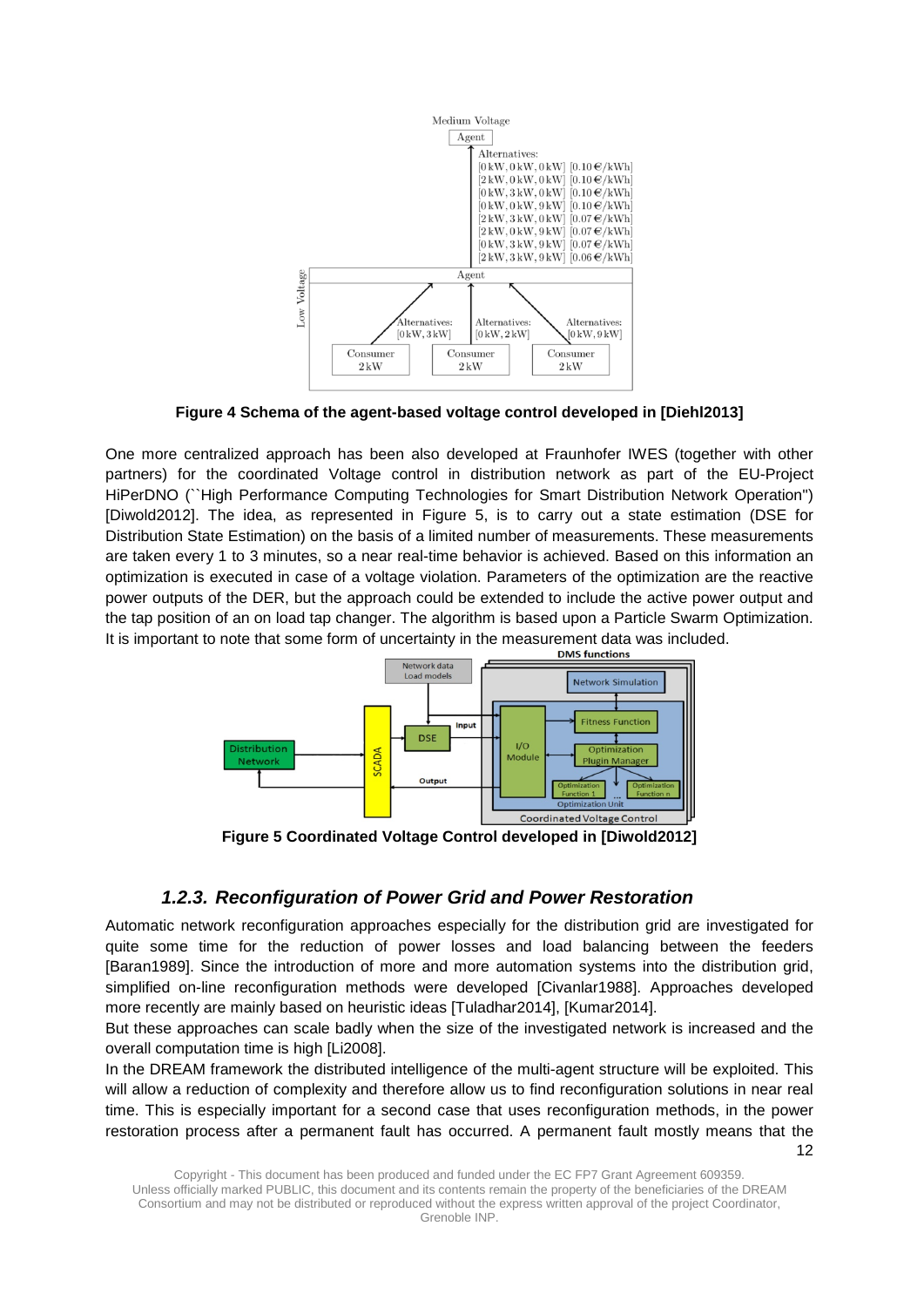circuit breaker at the substation separates the whole feeder from the main grid. The de-energized area can often be significantly reduced by an intelligent network reconfiguration. This means that parts of the grid can be fed by other substations. The first step for such a reconfiguration is to identify the exact position of the fault. In the CRISP-project Grenoble INP has developed a simplified algorithm for the approximate calculation of the fault distance [Andrieu2004]. Based on that and the use of fault passage indicators they developed a method that allows the determination of the exact fault positions in the grid. The next step was the development of a reconfiguration algorithm. This was done by Grenoble INP during the INTEGRAL-project. The idea was to find the grid configuration that maximizes the resupplied area. In this project it was done by a genetic optimization algorithm [Enacheanu2008]. This concept and functionality has been tested in the micro distribution network at G2Elab [Le-Thanh2009]. Apart from the work of Grenoble INP at least one other paper should be mentioned. In [Nagata2002] the authors developed an agent-based approach to perform a restoration and reorganization of power grids.

### <span id="page-12-0"></span>**1.3. Identified Scientific Barriers**

From the previous sections several major scientific barriers could be identified. A power grid can be, and this is especially true for a distribution grid with varying degree of distributed energy resources, geographically be in different stages, according to the client behavior, and the power injection of distributed energy resources. Centralized control concepts can easily reach their limitations, as they mostly cannot react on different needs for different parts of the grid because they can only be in one operation mode at a time. The distributed agent-based approach can be a solution for this, as the agents can react on a more local scope on specific needs in the grid.

One of the most relevant tasks when developing such an agent-based management system is the design of a suitable coordination concept that allows several operation modes, depending on the situation in the grid. According to this operation mode, the methods that are executed are adjusted. The coordination concept should also allow a system where different parts of the grid can be in different operation modes, without leading to instability or oscillation problems.

The second barrier concerns the applied methods and strategies within this coordination concept. These methods should fully exploit and benefit from the distributed agent-based intelligence. Because of this, known concepts have to be adapted and enlarged, leading to a multitude of different strategies, ranging from local, decentralized and distributed to more centralized approaches, providing the best way to react for each circumstance and problem.

The aim of the development is a fully automatic system that could run all by itself. This is a big step for DSOs, as today's distribution grids are mostly operated manually. A barrier, which is both scientific but also requires the rethinking of processes, is the dynamic adjustment of the scope of operation of the management framework according to the needs and wishes of the DSO.

An important issue when dealing with ICT systems is always to ensure the security and robustness of the system. As the power grid is a critical infrastructure, efforts have to be made to guarantee the security and robustness as much as possible. The agent-based approach offers a convenient solution here as well, because it distributes the intelligence and infrastructure. Thus, failure or attacks against it are naturally limited to a small range and impact.

Summing up, the main scientific barriers that have been identified are:

- Coordination of strategies in different operation modes for a distributed management system
- Appropriate strategies that fully use this distributed management system
- Levels of DSO control
- Robustness and ICT security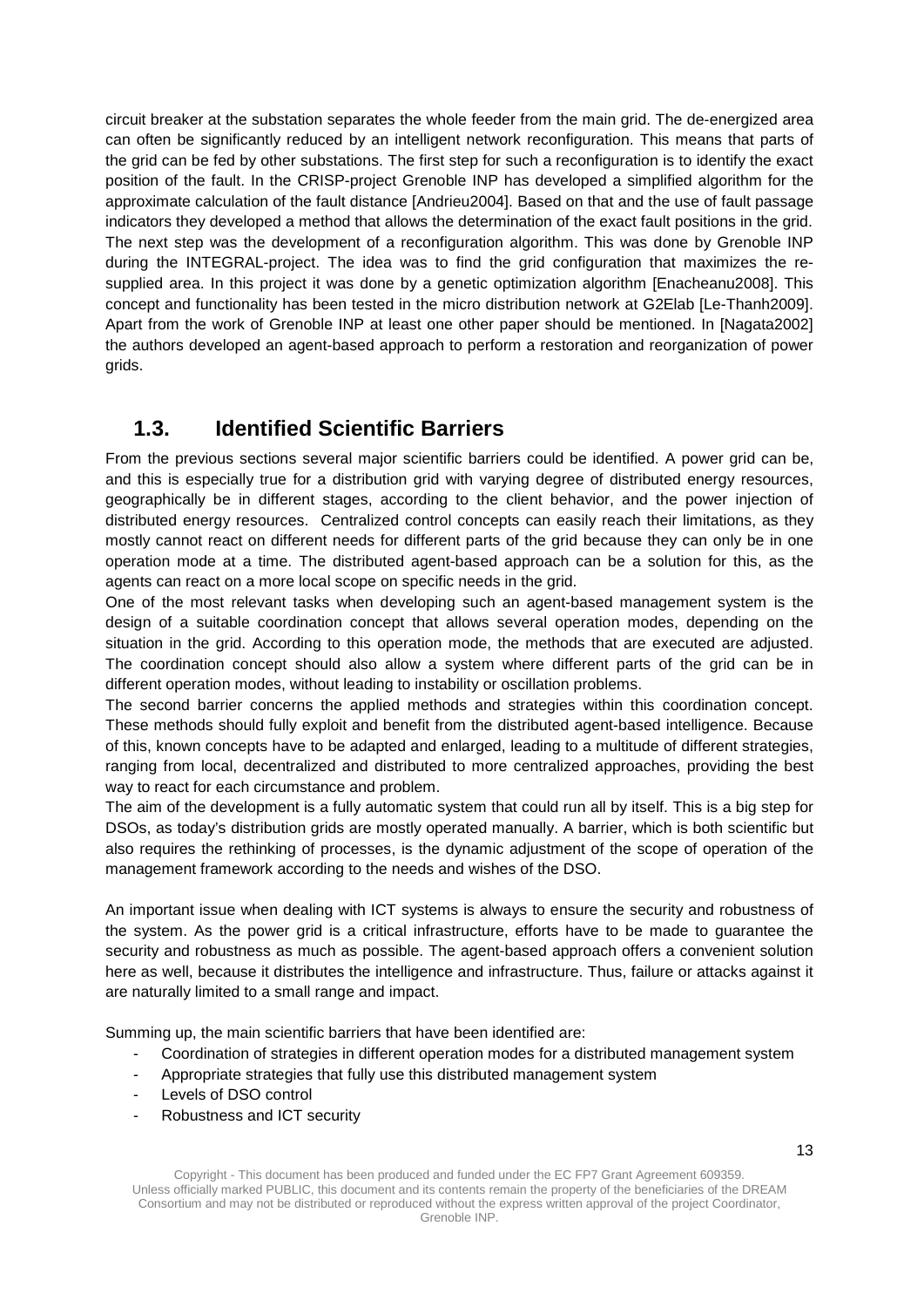# <span id="page-13-0"></span>**2. DREAM Methodology and First Solution Proposition**

In this chapter the methodology and approaches are proposed that are used to attack and overcome the barriers identified in the previous chapter. This will also include a first solution proposition.

### <span id="page-13-1"></span>**2.1. Operation Modes and Interaction**

For the varying aspects of real-time control for the distribution grid, different action strategies and methodologies are developed for the DREAM framework. These cover different situations, problems and tasks. Each of these strategies will be especially useful and effective for solving a particular problem under particular circumstances or for providing a certain service. So, the coordination of these strategies and the selection of the "best solution" at a time is one of the elementary cores of the DREAM framework. Input parameters for this choice are the situation in the grid (measurements) and its topology, the locality (for which part of the grid a strategy is needed) and ancillary knowledge (weather forecast, historic data, etc.) but also the intended objective. The definition of "best" is highly depending on the objective, e.g. is the cost minimal solution wanted or the fastest; sometimes they can be even contradictory. In the context of DREAM the choice of the strategy is a two-dimensional challenge, the choice of operation mode and the choice of interaction mode. In the following sections examples are given how this choice of operation and interaction mode could be realized.

#### *2.1.1. The Operation Mode*

<span id="page-13-2"></span>The choice of the operation mode is related to the current situation of the grid. The concept proposed for the DREAM framework is inspired by the power system traffic light idea proposed by the BDEWroadmap for realistic steps for the implementation of smart grids in Germany [BDEW2013]. There, three operation modes are defined, the green mode (normal), the yellow mode (critical) and the red mode (emergency), following the idea of a classic traffic light. Within each mode several strategies for different objectives are defined.

The green phase, the normal mode, stands for a market dominated operation of the distributed energy resources. The energy-contracts placed for day-ahead or intra-day are valid without limitation. The real-time control supervises and evaluates the system continuously, but does not interfere.

For the other end of the power system traffic light, the red phase, also called the emergency mode, the objective function can also be clearly defined. There, the grid stability is in imminent danger and/or flexibilities provided by the Aggregators in a market-based approach are not sufficient to solve the situation. The strategies deployed in the red phase will mostly result in fast, clear and mandatory signals from the DSO, as they are responsible for grid stability. Therefore, the DSO gets major capabilities and authority for this case.

A special position assumes a so-called dark-red phase, in which an outage already occurred (mainly due to failures), and the affected parts of the grid need to be re-energized as fast as possible while resupplying as much load as possible by using the possibility of reconfiguration of the grid and flexibility use. Clear objectives here are the time it takes to find a solution and the size (standing here not mainly for a geographic dimension but for the sum of the loads) of the re-supplied area.

Between the green and red phase there exists a transition phase, similar to the yellow phase in a traffic light. It describes the critical mode, where the compliance with quality criterions are possibility violated. The feasible actions that can be taken in this situation use the real-time flexibilities provided by the Aggregator for the DSO but also flexibilities that arise from the grid itself like capacitor banks, OLTC

14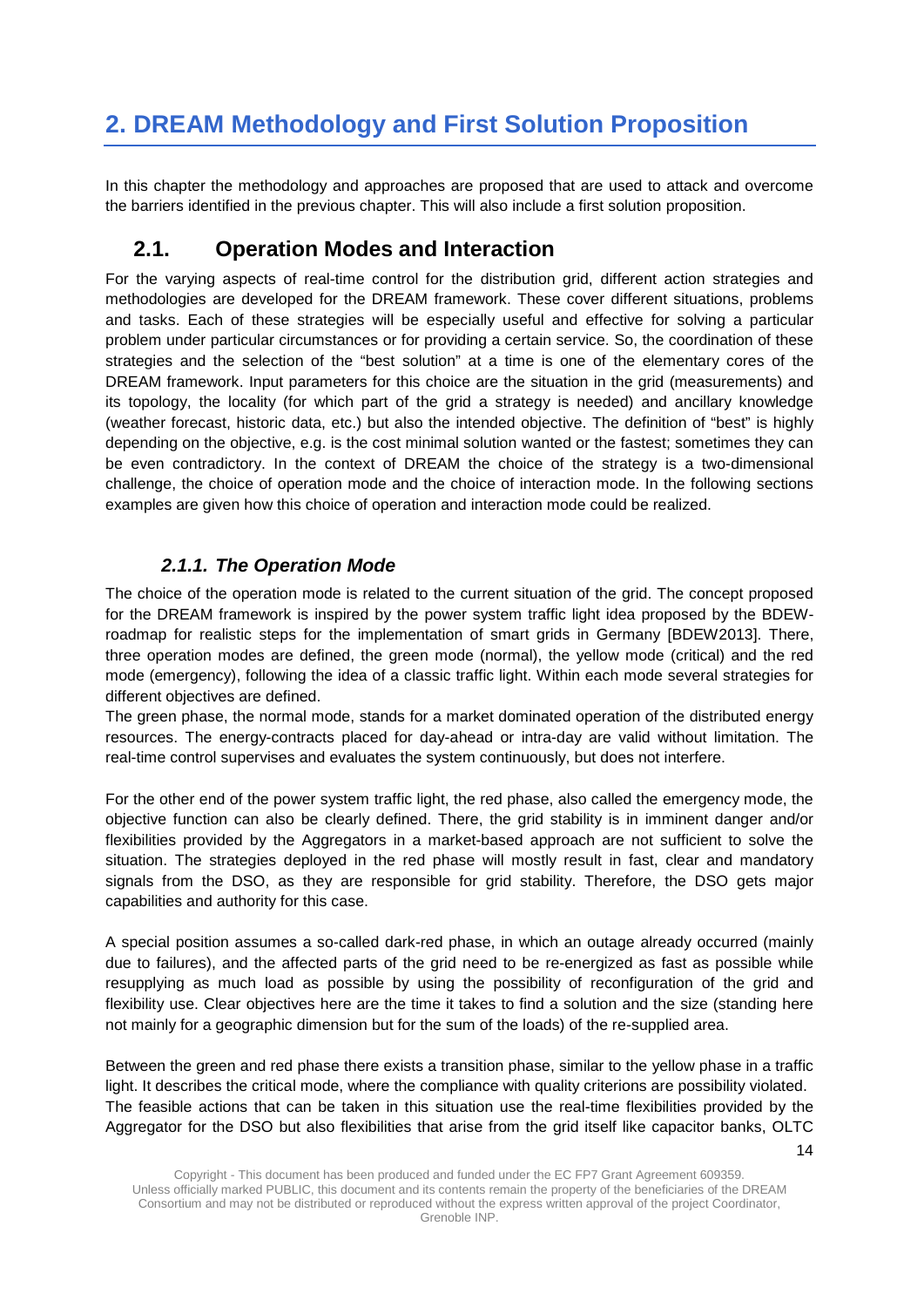transformers as well as the grid configuration itself. In this phase the focus of the objective functions can vary depending on the situation and the preferences of the DSO but the forced intervention of the DSO is not intended in this phase, the flexibilities provided by the Aggregators should be sufficient.



**Emergency:** Imminent danger for the grid stability DSO interferes and can impose behaviour Dark-red: failure in the grid that needs restoration

Critical: Danger of violation of safety margins Real-time strategies are activated optimizing the use of provided market flexibilities or grid flexibilities

Normal: Real-time control only supervising Energy market can fully be exploited

#### **Figure 6 Operation modes in the power system traffic light system**

<span id="page-14-1"></span>It is important to note that the operation mode can be different for different parts of the grid. Each LV Cell or MV Cell can be optimized separately, that is why there will not be one power system traffic light for the entire grid but several ones, to guide the operation at all the important places in the grid, similar to the traffic lights on our roads. Consequently, this will lead to various strategies applied at the same time at different places in the grid and to different prices for real-time flexibility. Thus, flexibilities for the power grid can no longer be traded exclusively on national or even transnational markets, as it is done today, but local markets will naturally emerge from this distributed control concept.

#### *2.1.2. The Interaction Mode*

<span id="page-14-0"></span>The diversity of locally applied strategies plus potential demands from upstream parts of the grid through the distributed multi-agent system bear the risk of leading to inconsistent and oscillating situations. For example, when the agents, situated at two feeders of the same substation and forced by their local measurements, take actions that counteract against each other. Situations like this could lead to severe stability problems. To avoid all possible negative interferences between agents in a foreseeing manner while developing the strategies from scratch is practically not feasible. Therefore, an important component of the further DREAM framework has to be a control unit that supervises the interactions between the decision taking distributed agents and can interfere if necessary. In this context it is also important to define a clear hierarchy of command which can lead to a consistent solution when conflicting instructions arise from different levels in the grid. To solve the last mentioned problem, the commands from higher grid levels always have a higher priority as they take more global constraints into account. As in the end, it is the DSO who is in charge of the grid such a global control unit could be realized within the DMS of the DSO. In [Figure 7](#page-15-2) an abstract representation of the two different interaction modes is given. The two traffic lights symbolize two parts of the power system, each of them equipped with an intelligent agent. The methods these two agents take can either act in the same direction, leading to a positive interference between the methods or can counteract one another. The first case is desirable and should be encouraged nevertheless attention should be paid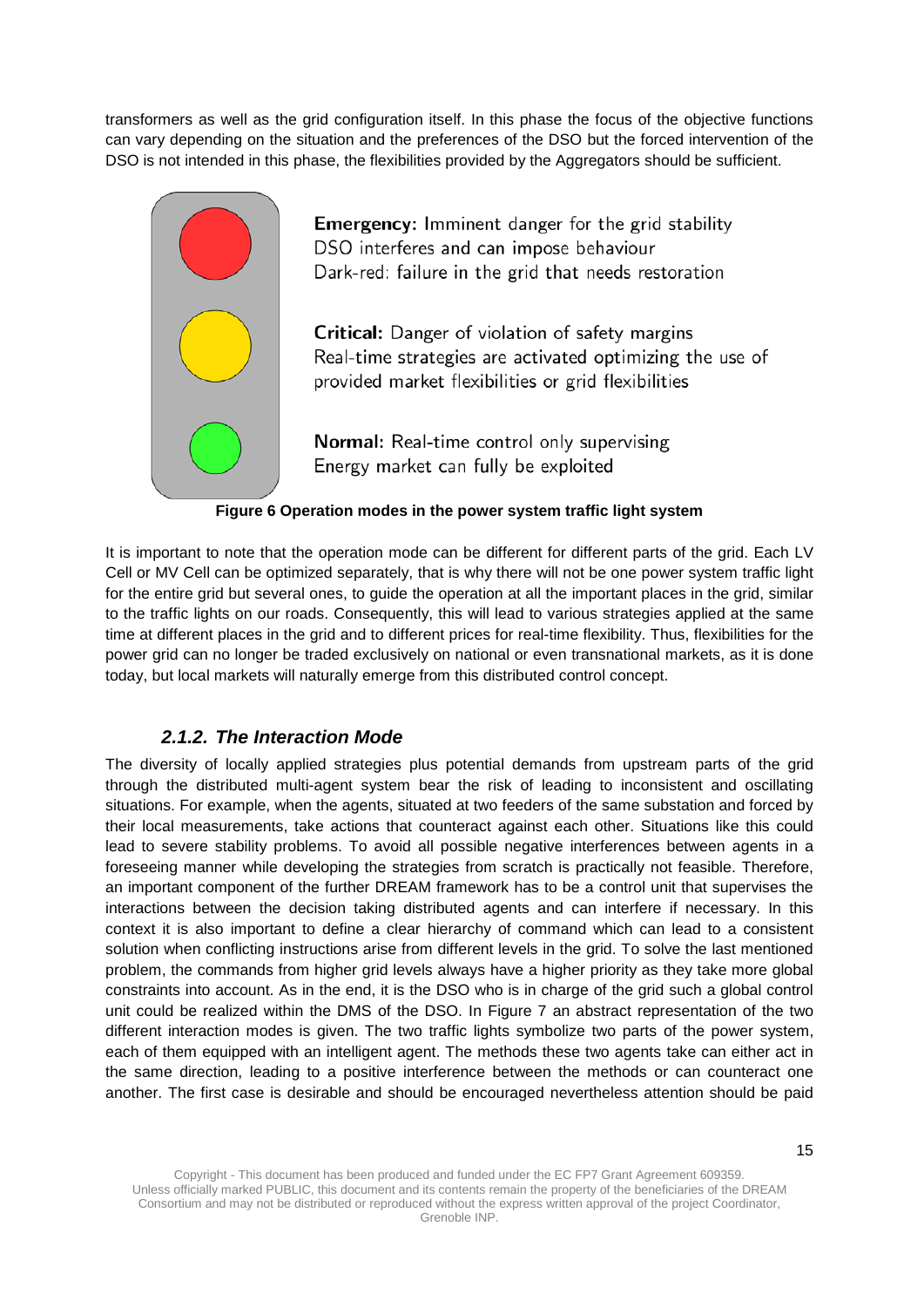that the resulting effect is not overshooting. In the second case the methods will "work" against each other, leading to a reduced effect, or even oscillations and stability problems.



**Figure 7 Abstract representation of different interaction modes**

### <span id="page-15-2"></span>*2.1.3. Level of DSO Control*

<span id="page-15-0"></span>The coordination of strategies will be done to optimize the advantages for the DSO. He is granting the stability of the grid, the quality of service for his clients but also the security for the technicians that are working on the field. Especially for the last case the DSO must be in the position to manually switch of parts of the automatic execution of the framework for certain parts of the grid, while in other parts the system is still working. And for extreme and complicated grid situations that require the manual intervention of experienced experts, it must be easily possible for the DSO to switch of certain functionalities or even to shut down the DREAM framework completely. An intermediate step between a fully automated management system and the manual control is a so called semi-automatic mode, where the DREAM framework is normally running but not actually acting on the grid but just proposing the methods to the DSO who can validate them, modify them and/or execute them manually.

#### *2.1.4. First Proposition*

<span id="page-15-1"></span>In [Figure 8](#page-16-0) a first simplified draft for the strategies applied in the different operation modes are represented. It is a simplification as several of the strategies that will be proposed by the DREAM framework are not yet validated.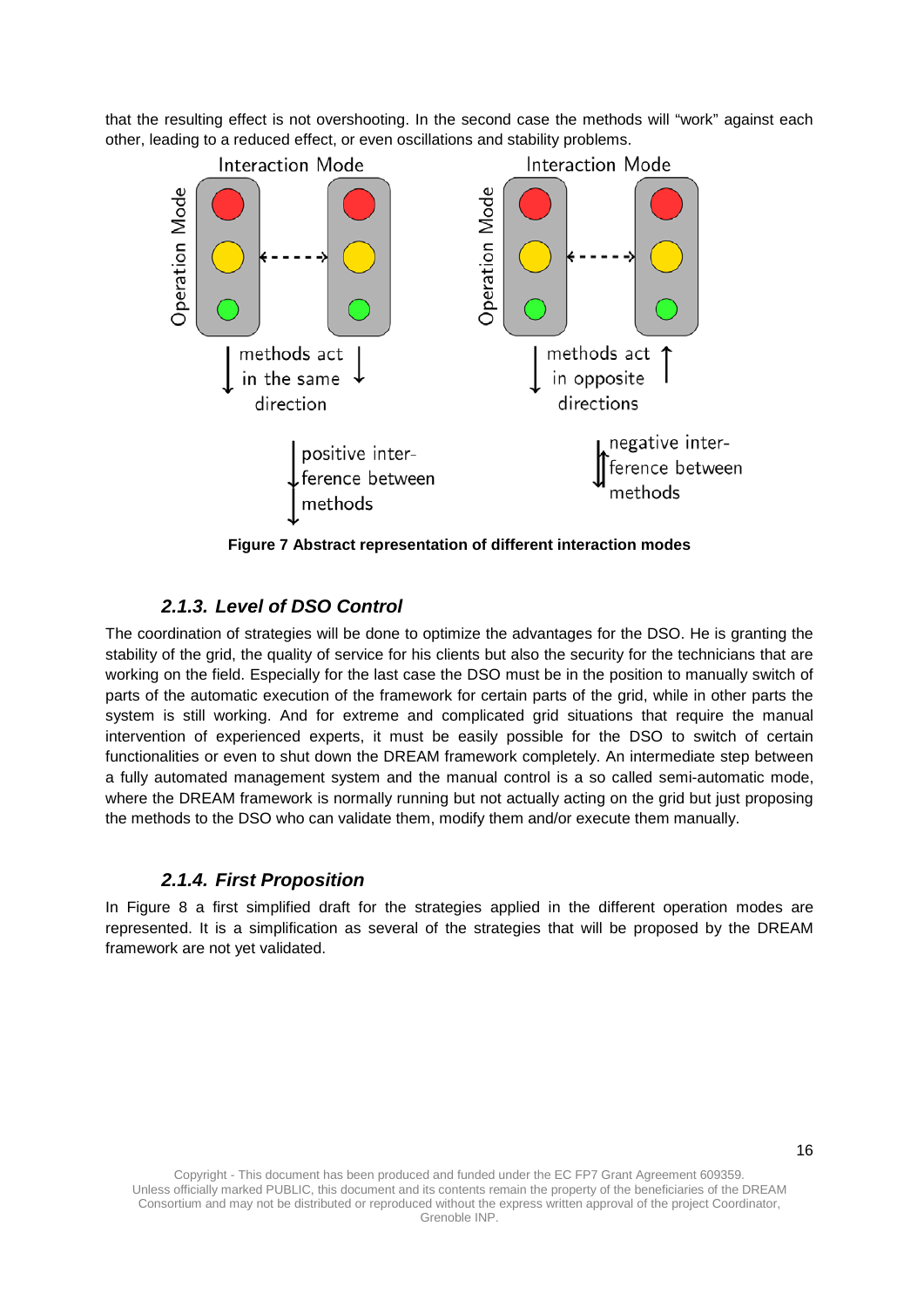

Local emergency behavior of Prosumers or mandatory set-points from DSO

Optimization with building of federations, fitness function varies with the actual state of the grid, costs get less important the more critical the situation becomes

> Intrinsic local control methods without influencing customers

#### **Figure 8 First draft of strategies applied in the different operation modes**

<span id="page-16-0"></span>In the green phase no active real-time control is executed. Nevertheless, intrinsic local control methods, like reactive power provision of PV-systems or primary and secondary control for synchronous generators, are used according to the rules of the grid code, as they are used "automatically" when the power of these systems is generated.

In the yellow mode optimizations will be performed, taking into account the behavior of grid parameters, but also costs (for power losses as well as the deployed flexibilities) and reduction of reactive power flows.

The main input parameters to this optimization are the flexibilities provided by the Aggregators. If they should not be sufficient for one cell of the grid to solve the problem there, the cells can build federations, to share their flexibilities and to allow a wider optimization. As the situation in the grid becomes more critical, the influence of the costs onto the optimization result is reduced.

In an emergency case, two different approaches can be taken. One is a local action that can be applied when failures in the communication system appeared and the DSO can no longer communicate with its Prosumers. In this case, each Prosumer behaves as is predefined in its internal database. The other strategy is invoked by the DSO who has the possibility to send clear and mandatory set points. These actions will not be restricted on flexibilities provided by the Aggregators.

An important expansion of the traffic light system is that not only the operation mode changes dependent on the situation in the grid, but also the way the different distributed agents are communicating with each other. In the yellow phase the results of the optimization and the desired set points are transferred from the responsible cell DSO to the commercial aggregators (with whom the Prosumers have their contracts). The Aggregator, as responsible commercial partner of the Prosumers, processes the possibly aggregated set point arriving from the DSO optimization and translates it to specific set points for his Prosumers. However, in the red phase, this communication is prohibited. The DSO directly communicates with the Prosumers to imperatively demand a certain set point and the Aggregator is only informed of these changes.

Another example of this changing leadership is the building of federations. As described above, several cells can dynamically build a federation to solve a specific problem with joint forces. Leader of this federation is the DSO of the cell that initiated the federation and the other cell DSOs of the federation follow his direction. While some of the necessary computations will have to be done over the domain of the newly built federation, others may be processed in parallel by the individual cells (e.g. fitness evaluations within the optimization). This leads to a peer-to-peer communication mode between the DSO agents.

It is important to note that the actual phase the system is in does not report the adherence of the system parameters (voltage, current, frequency) to the maximal permissible values. The phase of the system reveals more about how these admissible grid parameters are achieved. In the green phase no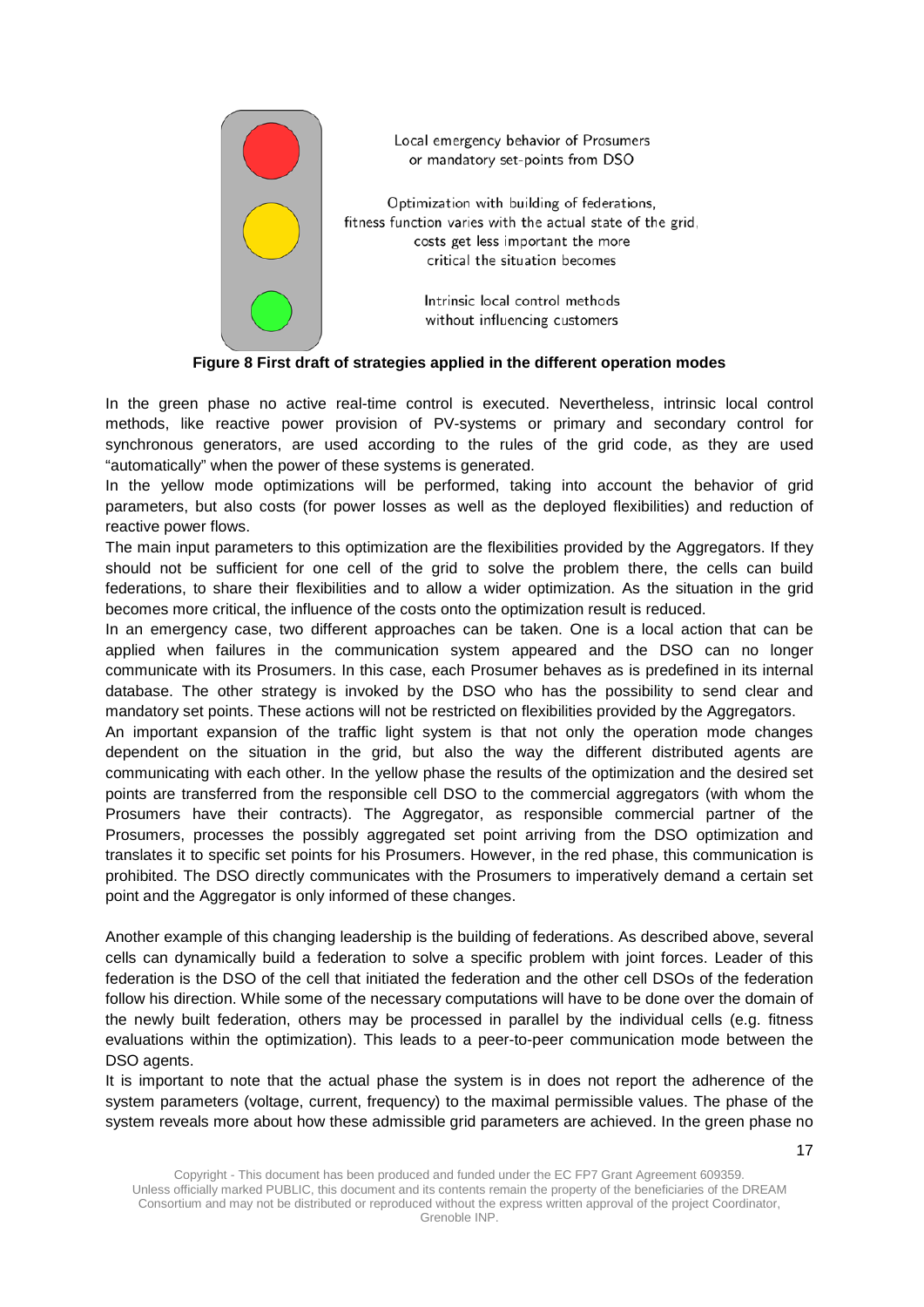supplemental actions must be taken, whilst in the yellow phase the provided flexibilities are sufficient to ensure the boundary values. In the red phase the DSO does no longer rely exclusively on the flexibility voluntarily provide by Prosumers but can enforce a certain behavior.

However, the transition between the phases will be triggered by the adherence to safety values. Is one of the system parameters evolving near a certain limit, the DSO uses the methods provides for the yellow phase to move the system back in an admissible state. As long as these methods are necessary, the system is located in the yellow phase. The transition between yellow and red phase can be described similarly.

One of the challenges while developing this structure will be the definition of the threshold value, between the phases. Here an approach similar to the time-current-characteristic of overcurrent protection devices will be chosen. Depending on the height of the violation of the boundary value and the length of this violation either the red or yellow phase is chosen, see [Figure 9](#page-17-0) for a schematic representation.



**Figure 9 Transition between the system phases**

<span id="page-17-0"></span>In [Figure 10,](#page-18-2) a possible form of interaction control is schematically represented for two MV elementary Cells. Each of them has their one traffic light system, and can take distinct actions. Both the neighboring MV elementary Cell DSOs as well as the overlying agent level, here the substation DSO agent, are informed about these actions. If the strategies go in the same direction, e.g. both MV elementary cells have a similar problem (e.g. overvoltage) they can build a federation to coordinate their approach and to find a "more global" solution. When the strategies could potentially counteract one another, the substation DSO agent takes over the lead and tries to solve the problem from a superior point of view.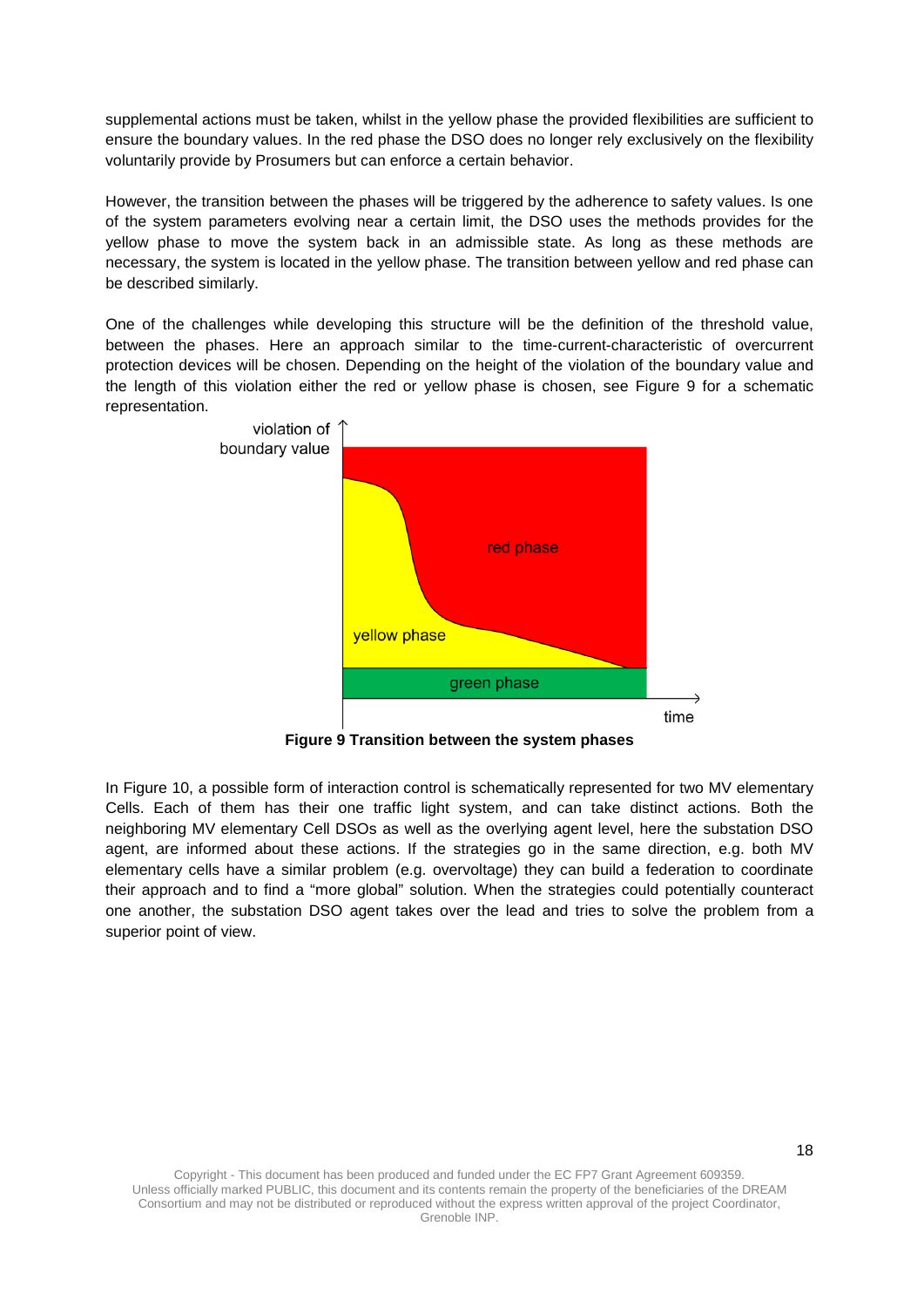

**Figure 10 Possible realization of interaction control**

## <span id="page-18-2"></span><span id="page-18-0"></span>**2.2. Multi-Objective Coordination Strategies**

As already highlighted in the previous section, the strategies that will be applied for the solving of specific tasks and problems are many-sided. On the one hand this is possible because of the dynamic flexibility of the distributed agent-system. On the other hand it is an appropriate way to response to the varying conditions and structures in the different distribution grids all over Europe. Because of the different structural shape and the varying degree of DER integration and use of electric cars in different distribution grids, the requirements and input parameters for the available methods as well as the tasks that need to be addressed and the problems that might occur can drastically vary. This huge challenge will be solved by a multitude of different coordination strategies that implement methods that differ in objectives, constraints and parameters. The choice of the strategy will be taken according to the operation and interaction mode presented in the previous section and will lead to a method that is applied.

The following paragraphs will present some aspect and advances for the main methods included in the DREAM framework for real-time control.

Concerning the general approach, one can distinguish three groups of methods:

- Local control of Prosumers and grid entities
- Optimization of flexibilities
- <span id="page-18-1"></span>- Grid reconfiguration

#### *2.2.1. Local Control*

As described in the first chapter, local control of Prosumers, mainly for PV systems, is widely applied in Germany [vonAppen2013]. This is primarily done to solve local voltage problems in low voltage grids with high penetration of PV systems or at the end of long lines through injection of reactive power. The amount or characteristic of this local reactive power injection can be defined in several ways. State-ofthe-art in Germany is a fixed cos(φ) ratio between P and Q. Possible are also Q(P), Q(U) and P(U) characteristics, the latter two are intensively investigated at the moment [Stetz2014]. For the DREAMframework it is essential to embed this local control fruitfully into the agent-base context with the possibility to update the characteristics within the running system but also to disable and control this local strategy in the case of interferences, or better and more global solutions. To do so, the Prosumer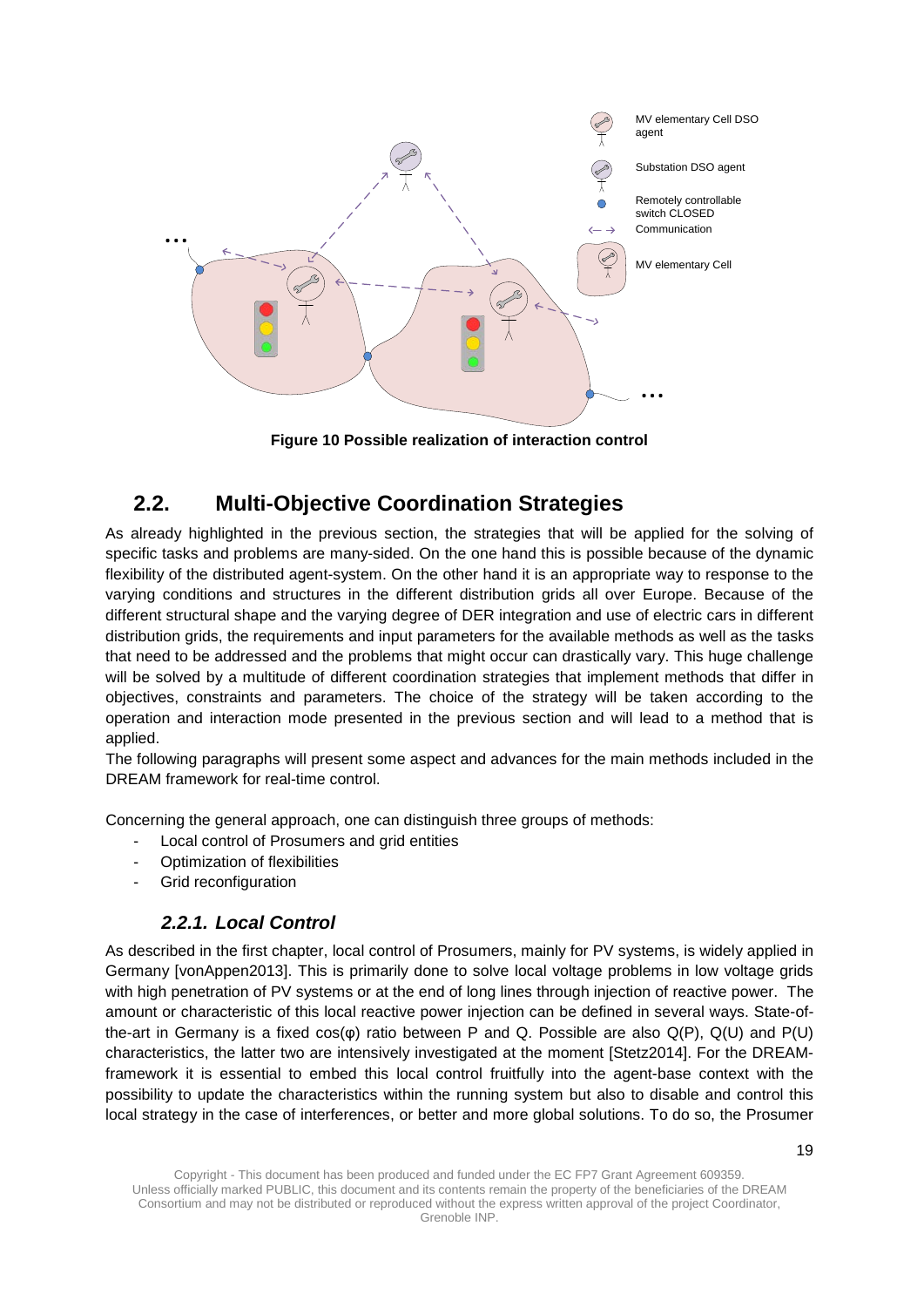<span id="page-19-1"></span>applying the local control will inform his overlying DSO agent about it, so that the DSO has as much knowledge as possible of the current situation of the grid.

### *2.2.2. Optimization*

In the DREAM framework the optimization process will be extended for a multi-agent environment and use its distributed intelligence. Each elementary cell can solve their problems through optimization. Is this not possible, a federation of elementary cells is dynamically built with the neighboring cells to have wider optimization possibilities. The optimization will take the multi-dimensionality of the power system into account, with the possibility to focus on different objectives according to the specific needs and the situation in the grid. The considered objectives and constraints will include the adherence to safety margins of voltage and current, the power losses, or more generally the cost, the quality of service and the form and availability of flexibility and their quality. To ensure the adequate treatment especially of this last parameter and the complex behavior it might have, a metaheuristic approach will be chosen. This has a second advantage, as some of the metaheuristic optimization methods (e. g. evolutionary algorithms, particle swarm approaches) can be easily parallelized. Especially for the case where the optimization is done for a federation of elementary cells, several "intelligent" agents exist and the optimization can be parallelized. A special case will be the distributed optimization.

### 2.2.2.1. Distributed Optimization

<span id="page-19-0"></span>An optimization problem includes finding the "best available" values of some function (often called the objective function of the problem) given a defined domain or a set of constraints. Depending on the mathematical formulation of the optimization problem a variety of different types of objective functions and different types of domains can be incorporated. More specifically, the process of solving an optimization problem consists of maximizing or minimizing a real function by systematically choosing input values from within an allowed set and computing the value of the function.

In some cases it is possible to decompose the optimization problem into subproblems. These subproblems can be distributed among a set of autonomous and intelligent communicating entities (i.e. agents), each one controlling its own subproblem. It is also possible for certain agents to have privacy concerns, in a way that they are willing to cooperate in order to find a good solution for every subproblem (achieving therefore a global optimum), but they are reluctant to divulge private, sensitive information.

For instance, producing complex goods like cars or airplanes involves complex supply chains that consist of many different actors (suppliers, subcontractors, transport companies, dealers, etc.). The whole process is composed of many subproblems (procurement, scheduling production, assembling parts, delivery, etc.) that can be globally optimized all at once, by expressing everything as a constraint optimization problem [Petcu2009].

Such problems can be solved in a centralized fashion where all the information of the subproblems was communicated to one entity and a centralized algorithm was applied in order to find the optimal solution. In contrast, a distributed solution process does not require the full information knowledge of every subproblem. The agents involved preserve their autonomy and control over their local problems. They communicate via messages with their peers in order to reach agreement about what is the best joint decision which maximizes their overall utility. Centralized algorithms have the advantage that they are usually easier to implement, and often faster than distributed ones [Petcu2009], but distributed algorithms for optimization problems eliminate the need to transmit raw data to a central fusion center. This can provide significant reductions in the amount of communication in order to reach the optimal solution.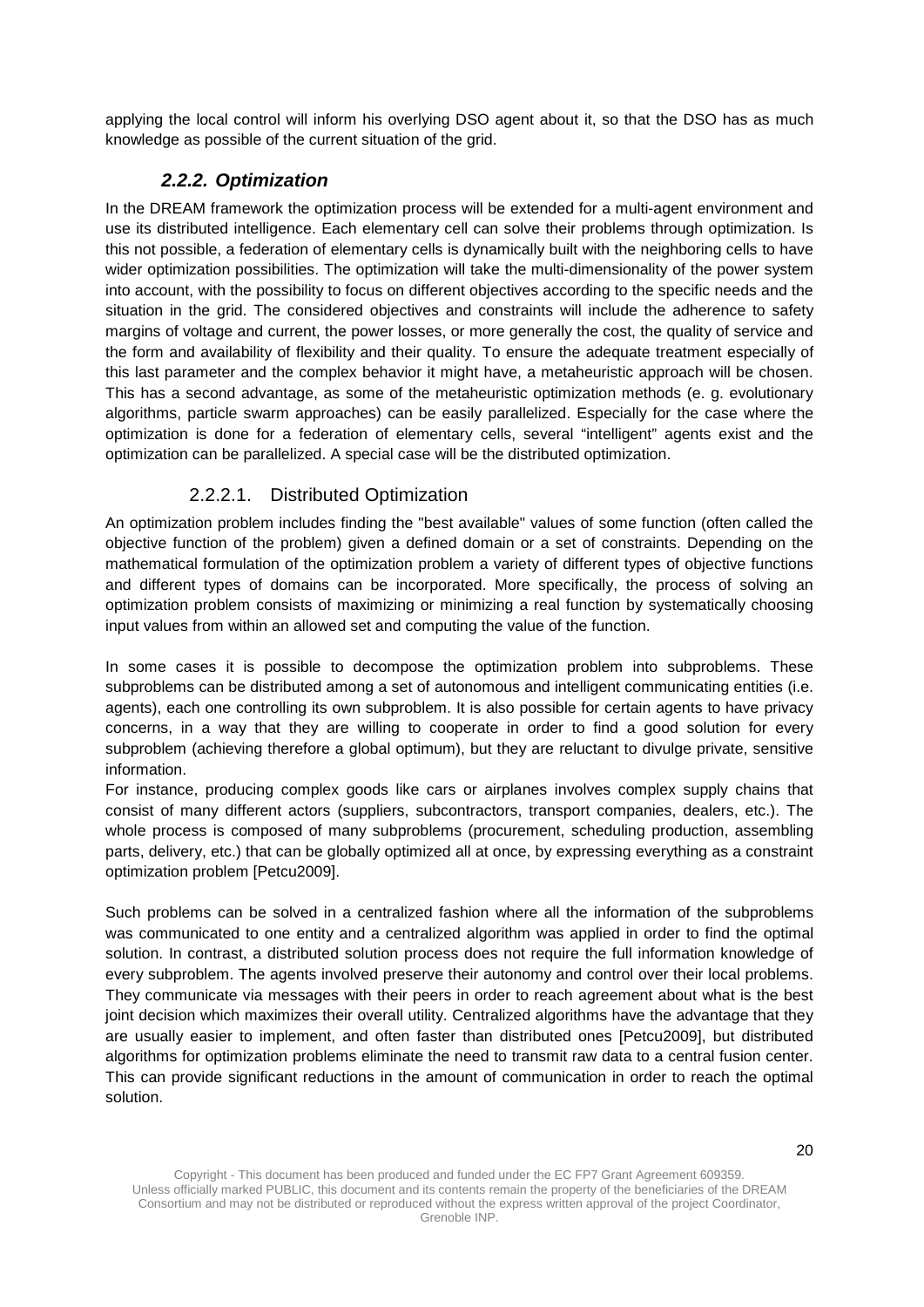For instance, the technical and economical optimization of modern distribution systems is a challenging and very complex problem. The drastic increase of distributed generation connected at the distribution level, imposes the necessity for the application of distributed optimization methods in order to avoid the large exchange of information that a centralized approach requires.

The current technological advancements in the field of telecommunications imply that a peer-to-peer scheme can be used. More specifically, technologies such as RF, PLC and Zigbee incorporate the concept of information broadcast which is innate in algorithms with peer-to-peer information exchange. For this reason it is considered that such technologies along with Advanced Meter Infrastructure (AMI) systems lean to peer-to-peer applications.

This development provides a new insight in power system operation, where every entity equivently shares the responsibility for the operation optimization while communicating solely with its neighbors.



#### <span id="page-20-1"></span>**Figure 11 Distributed agent-based optimization of an distribution network with increased DG penetration**

Therefore, a distributed optimization algorithm should be able to optimize the distribution grid operation, reconciling economical and technical constraints with information exchange only between adjacent nodes. An example of such a scheme is given in [Figure 11.](#page-20-1)

In this context, distributed optimization algorithms can enable the implementation of distributed control strategies. Due to their properties, gossip algorithms can be successfully implemented in systems where actors have only local knowledge and are able to communicate with neighboring actors. By means of these interactions and using the shared knowledge, the actors can complete tasks that enable achievement of global objectives [Krkoleva2011]. Gossip algorithms have already been used for the purposes of secondary and tertiary control for Microgrids, as explained in [Brabandere2007].

#### 2.2.2.2. Flexibility Release

<span id="page-20-0"></span>After an optimization has found a new set of parameters for the provided flexibilities and grid entities like OLTC, these set-points can be communicated in different ways to the particular entities. A practical example has already been given in Section [2.1.4.](#page-15-1) where the distinction has been made between the way the set points of the DSO optimization are transferred to the Prosumers. In the yellow phase they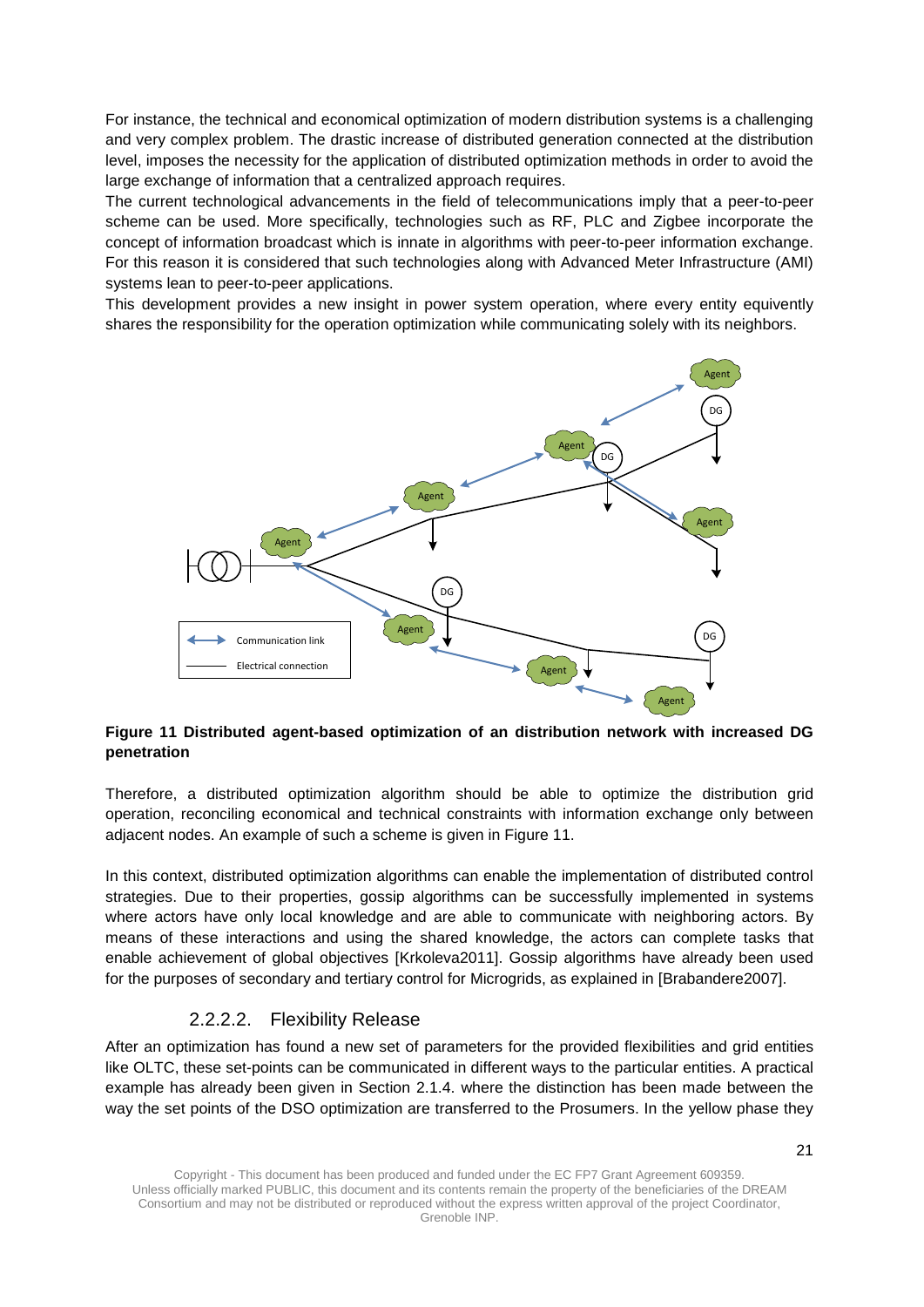pass via an intermitted commercial Aggregator, in the emergency case (red phase) the communication is directly between DSO and Prosumer to allow direct control of the DSO.

### *2.2.3. Grid Reconfiguration*

<span id="page-21-0"></span>Medium voltage grids are often build as ring or meshed systems, but are operated as radial grids as the protection devices can be simplified and the grid operation is easier to supervise. However, in certain circumstances this allows the reconfiguration of the grid, especially for long term and often occurring overload situations but also for the elimination of failures. In a moderate way, it is already done today based on reconfiguration tables calculated in advance for a collection of failures and outages. With a growing number of distributed, fluctuating generators this is no longer readily possible as the effective loads and current directions can heavily change, and a multitude of operating states have to be evaluated. DREAM will develop an agent-based, distributed strategy for failure detection and reconfiguration, specialized for fast and time-critical situations. It will be based, among other possibilities, on some branch exchange methods and successively enlarge the investigated grid until a practical solution is found. This can naturally lead to sub-optimal local solutions, but when time is a hard constraint, it is more important to have a good solution then to have the best solution, that comes too late.

For all methods the DSOs stay in the loop as last authority, as they carry the responsibility for the grid. In an emergency case he can interfere quickly and directly (this includes the selective start and stop of load and generators, as well as the DREAM framework) and take over control manually. This is especially important for maintenance work in the field but also against the background of cyber-attacks and software damage.

## <span id="page-21-1"></span>**2.3. Validation though Simulation**

As the proposed solution of the DREAM project, the DREAM framework, is aimed for the use in real world test sites in the second phase of the project, they have to be extensively tested before they are installed. This test will mainly be realized by embedding the framework in an appropriate simulation environment.

The complex system composed of the SCADA of the DSOs, distributed RTUs, different communication protocols, etc. in which the DREAM framework will be incorporated has to be represented in an appropriate way. Another challenge is given by the fact that these systems can look quite different for different test sites. In addition to this, due to the distributed agent structure, it is not sufficient to test each strategy separately, but possible interactions and side effects must be taken into account (for further details see Section [2.1.2\)](#page-14-0).

Furthermore, grid information and measurement data are sparse in current realistic power grid environments. Therefore, an appropriate state estimation has to be implemented to provide the necessary information from a set of sparse grid information. This is done by introducing pseudo measurements and using ancillary knowledge of the grid.

Apart from preparing the real live tests, simulations play an important role when it comes to the validation of effects and behaviors that cannot be proven in the field trials. The scalability of the solution is one of the key issues that will be investigated in this way, but also emergency behavior as it might happen that no emergency situation occurs during the tests and no risks will be taken to provoke one by choice.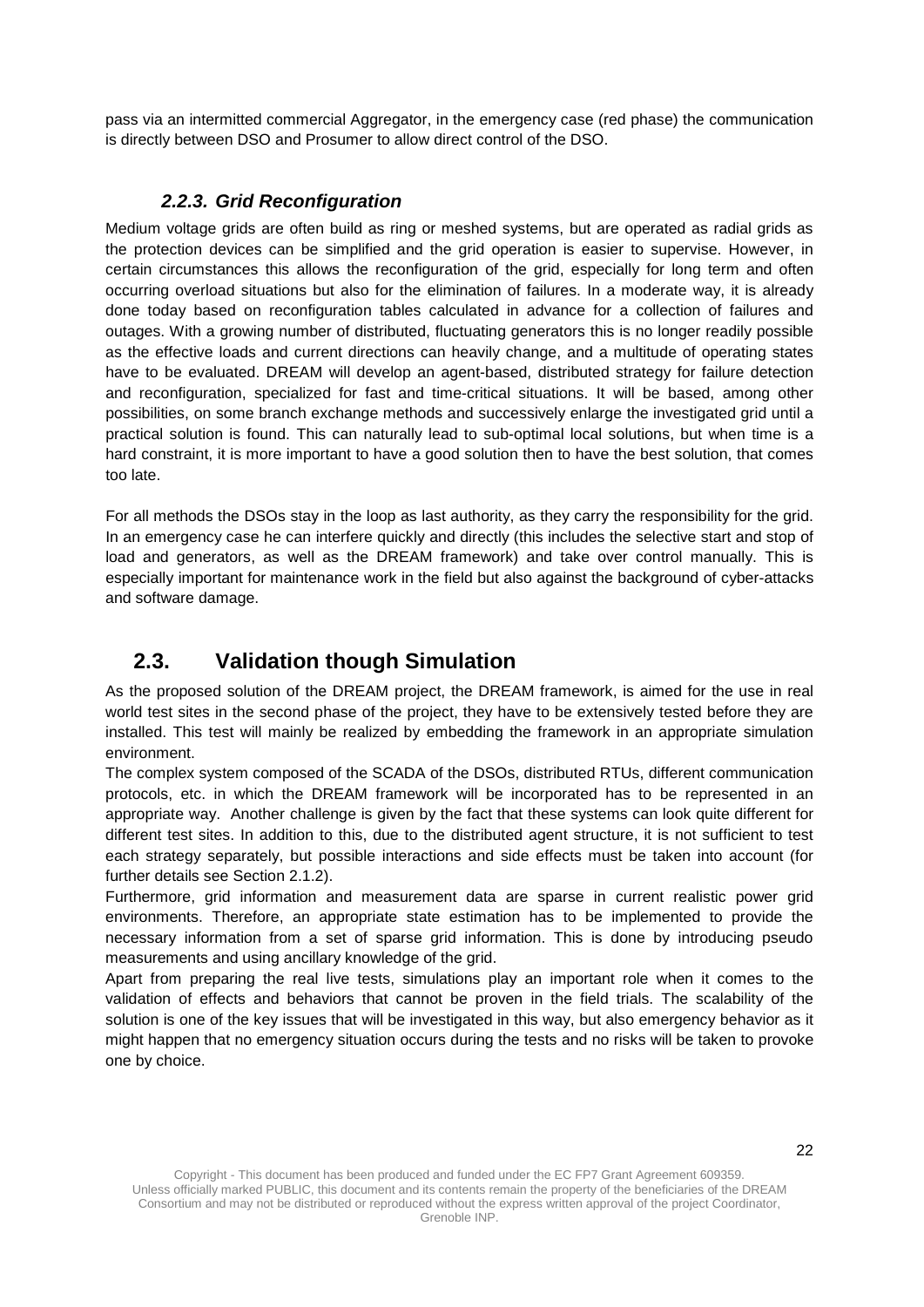## <span id="page-22-0"></span>**2.4. Robustness of Decentralized Solutions**

Security of supply, resilience and dependability are major features of power systems. Robustness of underlying software systems is a major factor in day-to-day operation of power systems.

The 24/7 power system has 99.9999 percent of the time operational availability requirements (approximately 20-60 minutes outage per year). ICT systems having comparable reliability figures are only found in telecommunication and certain defense sectors. The distributed Internet architecture might be a template of a massively distributed system of system comparable to the future coordination and control system for the power system. The system then is a system of systems where parts join and disassemble continuously.

Agent based approaches have a number of advantages when looking to robustness of the ICT system as compared to top-down controlled systems. As in centrally coordinated power systems, failure of the top-component as in the 2003 New York blackout [NERC2004] does not result in a cascading failure of the total underlying system. Agent-based systems assume implementation in a massively distributed context but from an as confined as possible local context [Brazier2013]. So just as the Internet, agent processes should implement procedures using discovery mechanisms to (re)connect for planned operations and unplanned failures. In the DREAM framework, the static physical configuration of the entities in the electrical network is logically separated from the coordination topology and the coordination algorithm. The latter two can be virtualized and are made dynamic. From a software engineering perspective, this separation also makes it possible to design separate test harnesses for each of these three layers in order to assure extensive module testing. Further research as to resilience and discovery protocols in this area is necessary. In internet technology related ICT systems research these emergent agent aggregation and discovery techniques already are well developed through developments in the Internet of Things.

Another aspect of security is cyber security. In DREAM exposure of loads and generators to markets at lower distribution levels is at stake. Exposure of this market sensitive information to other market parties is a hazard as are the privacy related issues. It has been shown, that the impact of breaches in cyber security heavily depends on the design of the software, but also on the underlying procedures in using the software. Security by Smart Grid design is a major concept to be developed in the ongoing NIST initiative in the US [NIST2012] for secure smart grids. As a first result, a number of obligatory procedures have been formulated for smart meter implementation in the US. In the DREAM framework, distributed intelligence of agents is combined with a possible distributed repository and distributed data storage not using central databases. To meet the cyber security aspects, the distributed nature of the DREAM design, then, has to encapsulate the security sensitive data procedures. At the SCADA-level, in the IEC standard set, adjoining IEC-61850, IEC-62351 that has been defined by TC-57 to handle part of the above aspects; viz. encryption, node and message authentication, security for MMS-usage and for the usage of VLANs if GOOSE is used as a protocol. In the EU-FP6 INTEGRAL [Integral2009] and the EU-FP7 Web2Energy project [Web2Energy-D3.22011] design of tests retaining appropriate security standards in introducing DG-RES and agent technology was one of the research objectives. This combination and hands-on experience has to be extended.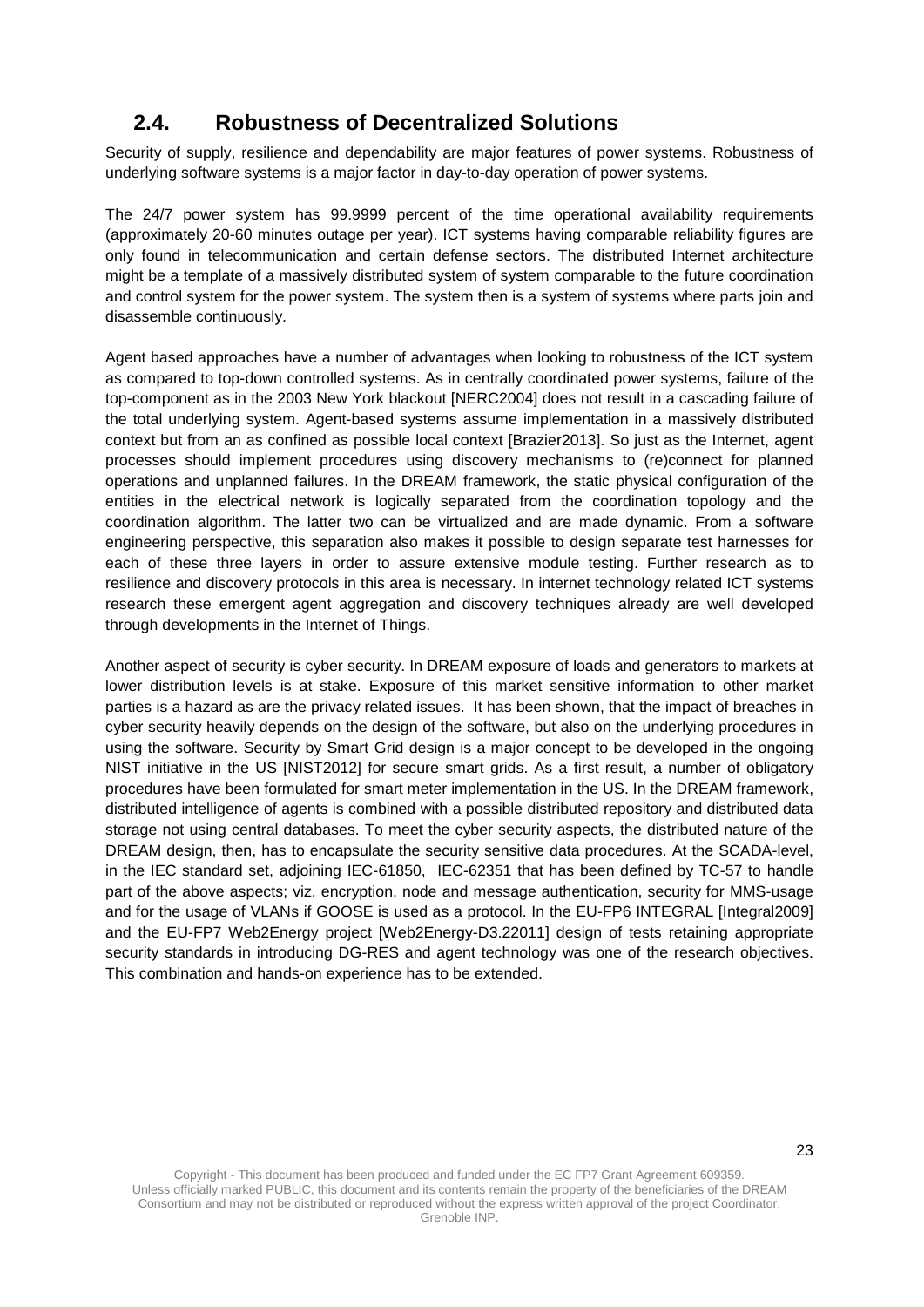## <span id="page-23-0"></span>**3. Conclusion**

In this deliverable the main scientific barriers that need to be tackled on the way to a distributed direct real time control at the distribution level are highlighted and the outlines of the proposed solutions and advancements within the DREAM project have been presented.

The main advances, which have to be made for a successful implementation of the real-time control within the DREAM framework, are the development of a suitable agent-based grid coordination concept that allows several operation modes, depending on the situation in the grid. According to this operation mode, the methods that are executed are adjusted. The coordination concept should also allow a system where different parts of the grid can be in different operation modes, without leading to instability or oscillation problems.

The second barrier concerns the applied methods and strategies within this coordination concept. These methods should fully exploit and benefit from the distributed agent-based intelligence. Because of this, known concepts have to be adapted and enlarged, leading to a multitude of different strategies, ranging from local, decentralized and distributed to more centralized approaches, providing the best way to react for each circumstance and problem.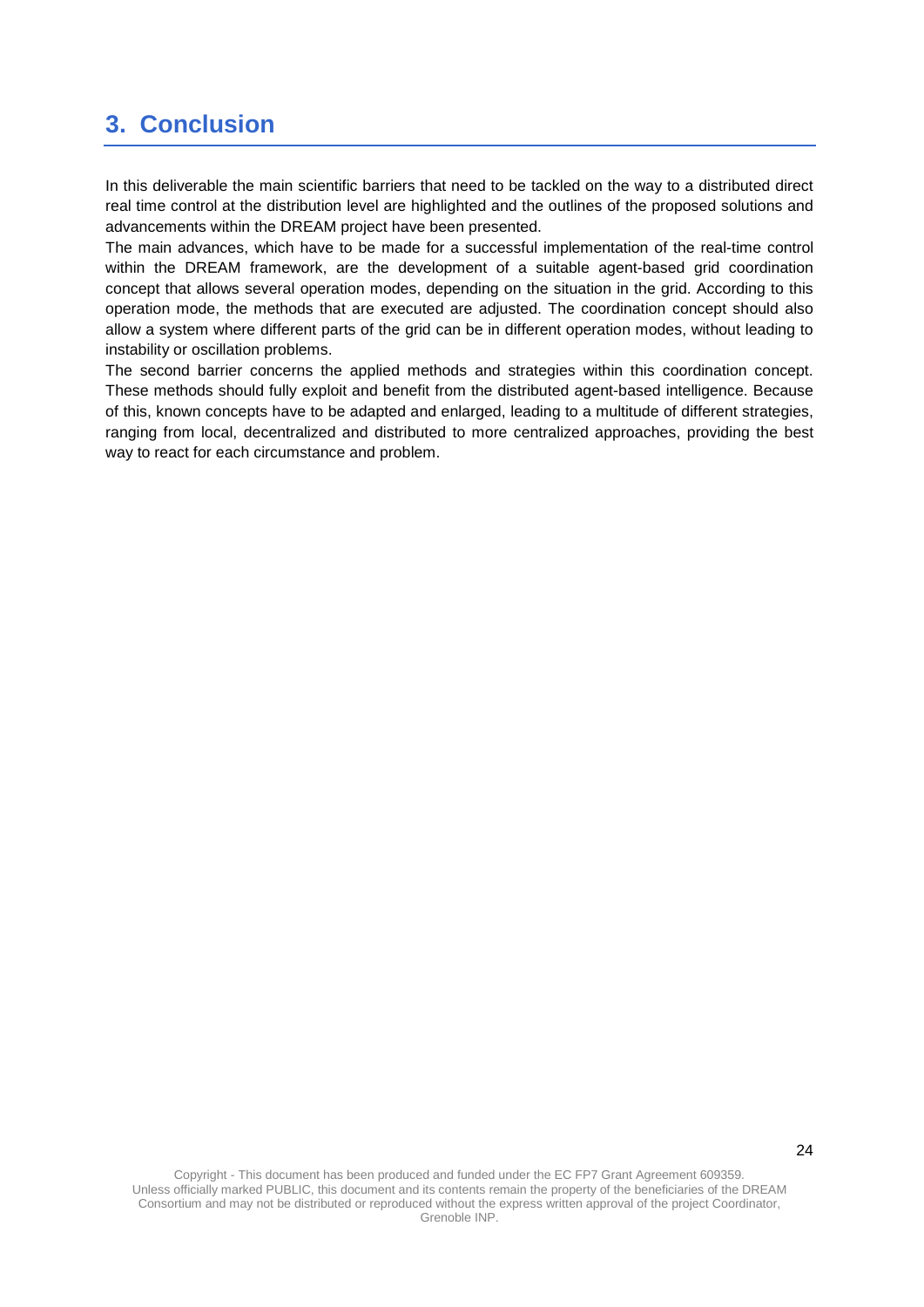### <span id="page-24-0"></span>**4. References**

- Akkermans, H. et al. (2006). *Distributed intelligence in Critical Infrastructures for Sustainable Power - Key results.*
- Amin, M. (2001). Toward Self-Healing Energy Infrastructure Systems. *IEEE Compter Applications in Power*, 20-28.
- Andrieu, C. et al. . (2004). Fault detection, analysis and diagnostics in high-DG distribution systems. *Fault detection, analysis and diagnostics in high-DG distribution systems*. CRISP: Distributed Intelligence in Critical Infrastructures for Sustainable Power, ENK5-CT-2002-00673.
- Baran, M. et al. (April 1989). Network Reconfiguration in Distribution Systems for Loss Reduction and Load Balancing. *Power Engineering Review, IEEE*, 101-102.

Brabandere, K. D. (2007). Control of Microgrids. *IEEE Power Energy Society General Meeting.*

- Brazier, F. M. et al. (2013). n Entropy-based Metric to Quantify the Robustness of Power Grids against Cascading Failures. *Safety Science*, pp. 126-134.
- Bundesverband der Energie-und Waserwirtschaft e.V. (2013). BDEW-Roadmap Realistic Steps for the Implementation of Smart Grids in Germany. *BDEW-Roadmap Realistic Steps for the Implementation of Smart Grids in Germany*.
- Caire, R. (2004). *Gestion de la production décentralisée dans les réseaux de distribution.* PhD thesis, Grenoble INP.
- Civanlar, S. et al. (July 1988). Distribution Feeder Reconfiguration For Loss Reduction. *IEEE Transactions on Power Delivery*, 1217-1223.
- Corera, J. et al. (2009). *Flexible Electricity Networks to Integrate the expected Energy Evolution - Results.* Bilbao.
- Diehl, C. (2013). *Entwicklung einer agentenbasierten Simulation zur Leistungsregelung im Smart Grid mithilfe von Optimierung.* Master's thesis.
- Diwold, K. et al. (2012). Coordinated voltage-control in distribution systems under uncertainty. *Universities Power Engineering Conference (UPEC), 2012 47th International*, (S. 1-6).

DREAM-D5.1. (2014). *DREAM Reference Object Model and Dictionary.*

- Enacheanu, B. et al. (2008). Radial Network Reconfiguration Using Genetic Algorithm Based on the Matroid Theory. *IEEE Transactions on Power Systems*, 186-195.
- European Commission. (2007). *Strategic research agenda for Europe's electricity networks of the future.*

European Commission. (2014). *Smart Grid Projects Outlook 2014.*

Ghosn, S.B. et al. (2010). Agent-Oriented Designs for a Self Healing Smart Grid. *Smart Grid Communications (SmartGridComm), 2010 First IEEE International Conference on*, (S. 461- 466).

Gustavsson R. et al. (2009). *ICT support for control and coordination.* See www.integraldc.eu.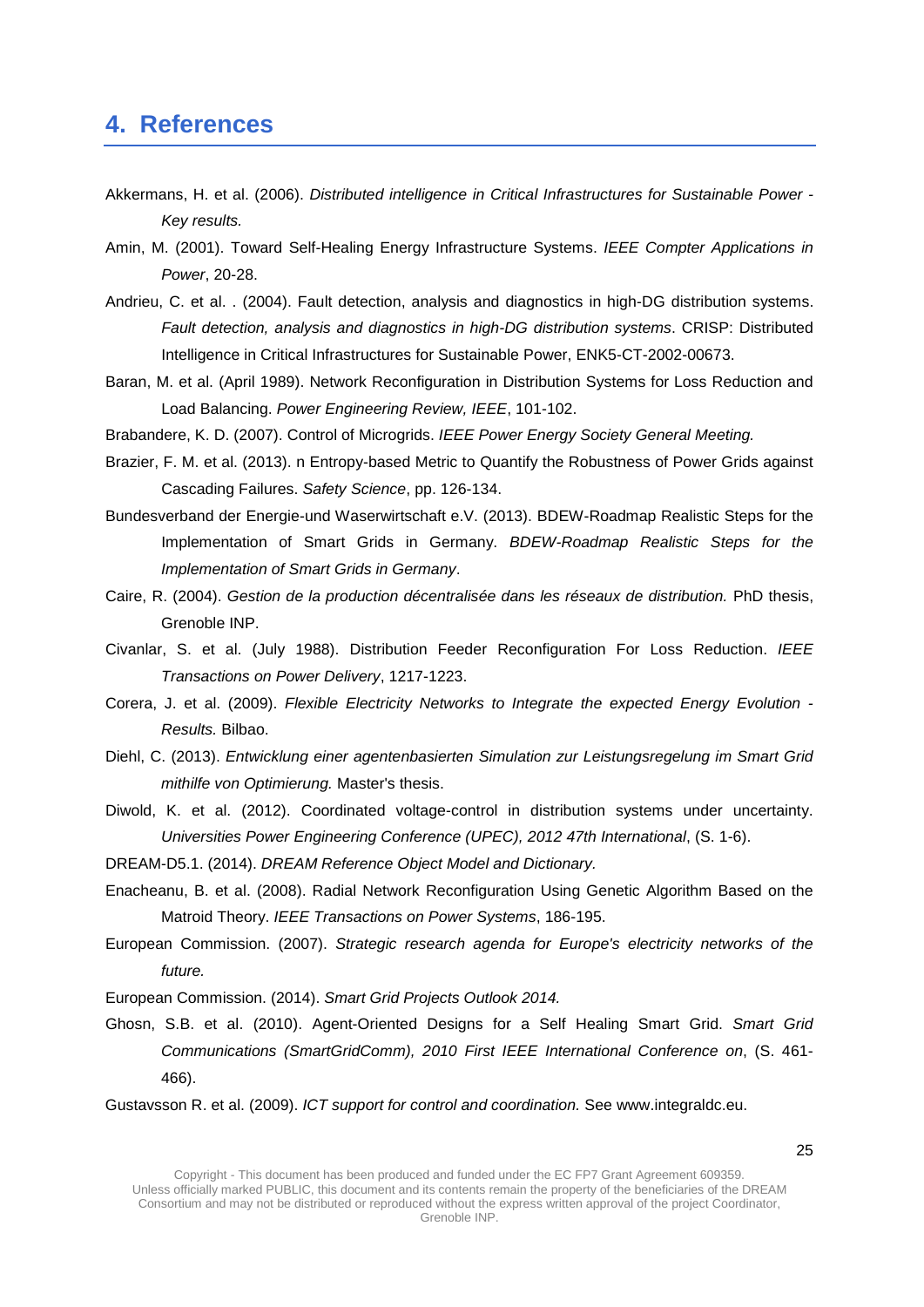- INTEGRAL D2.1. (2008). *High-Level Specification of the Functionalities for Novel Electricity Distribution Grid Control.*
- INTEGRAL-FinalBrochure. (2011). *A common integrated ICT platform to implement Europe's Smart Grid - Highlights of the EU Smart Grids project INTEGRAL.*
- Khattabi, M.et al. (2011). A novel agent based system architecture for smart grids including market and grid aspects. *Power and Energy Society General Meeting, 2011 IEEE.*
- Kok, J.K. et al. (2005). PowerMatcher: Multiagent Control in the Electricity Infrastructure. *Proceedings of the fourth international joint conference on Autonomous agents and multiagent systems*, (S. 75-82).
- Krkoleva, A. et al. (2011). Requirements for implementing gossip based schemes for information dissemination in future power systems. *Innovative Smart Grid Technologies (ISGT Europe), 2011 2nd IEEE PES International Conference and Exhibition on.*
- Kumar, K.S. et al. (2014, Jan). A modified artificial neural network based Distribution System reconfiguration for loss minimization. *Advances in Electrical Engineering (ICAEE), 2014 International Conference on*, (pp. 1-5).
- Le Thanh, L. et al. (2009). Test bench for self-healing functionalities applied on distribution network with distributed generators. *PowerTech, 2009 IEEE Bucharest*, (S. 1-6).
- Li, Z. et al. (April 2008). A novel approach for dynamic reconfiguration of the distribution network via multi-agent system. *Electric Utility Deregulation and Restructuring and Power Technologies, 2008. DRPT 2008. Third International Conference on*, (S. 1305-1311).
- Liu, H.et al. (2012). The Control and Analysis of Self-Healing Urban Power Grid. *Smart Grid, IEEE Transactions on*, 1119-1129.
- Mamandur, K. R. C. et al. (July 1981). Optimal Control of Reactive Power flow for Improvements in Voltage Profiles and for Real Power Loss Minimization. *Power Apparatus and Systems, IEEE Transactions on*, 3185-3194.
- Moslehi, K. et al. (2005). Framework for a self-healing power grid. *Power Engineering Society General Meeting, 2005. IEEE.*
- Nagata, T. et al. (2002). A multi-agent approach to power system restoration. *Power Systems, IEEE Transactions on*, 457-462.
- NERC. (2004). *Technical Analysis of the August 14, 2003, Blackout: What Happened, Why, and What Did We Learn? Report to the NERC Board of Trustees by the NERC Steering Group.*
- NIST. (consulted on 18-7-2104). *http://www.nist.gov/el/smartgrid/cybersg.cfm*.
- Petcu, A. (2009). A Class of Algorithms for Distributed Constraint Optimization. *IOS.* Amsterdam.
- Richardot, O. et al. (May 2006). Coordinated Voltage Control in Distribution Networks Using Distributed Generation. *Transmission and Distribution Conference and Exhibition, 2005/2006 IEEE PES*, (S. 1196-1201).
- Shoults, R.R.et al. (Jan 1976). Reactive power control by least squares minimization. *Power Apparatus and Systems, IEEE Transactions on*, 325-334.